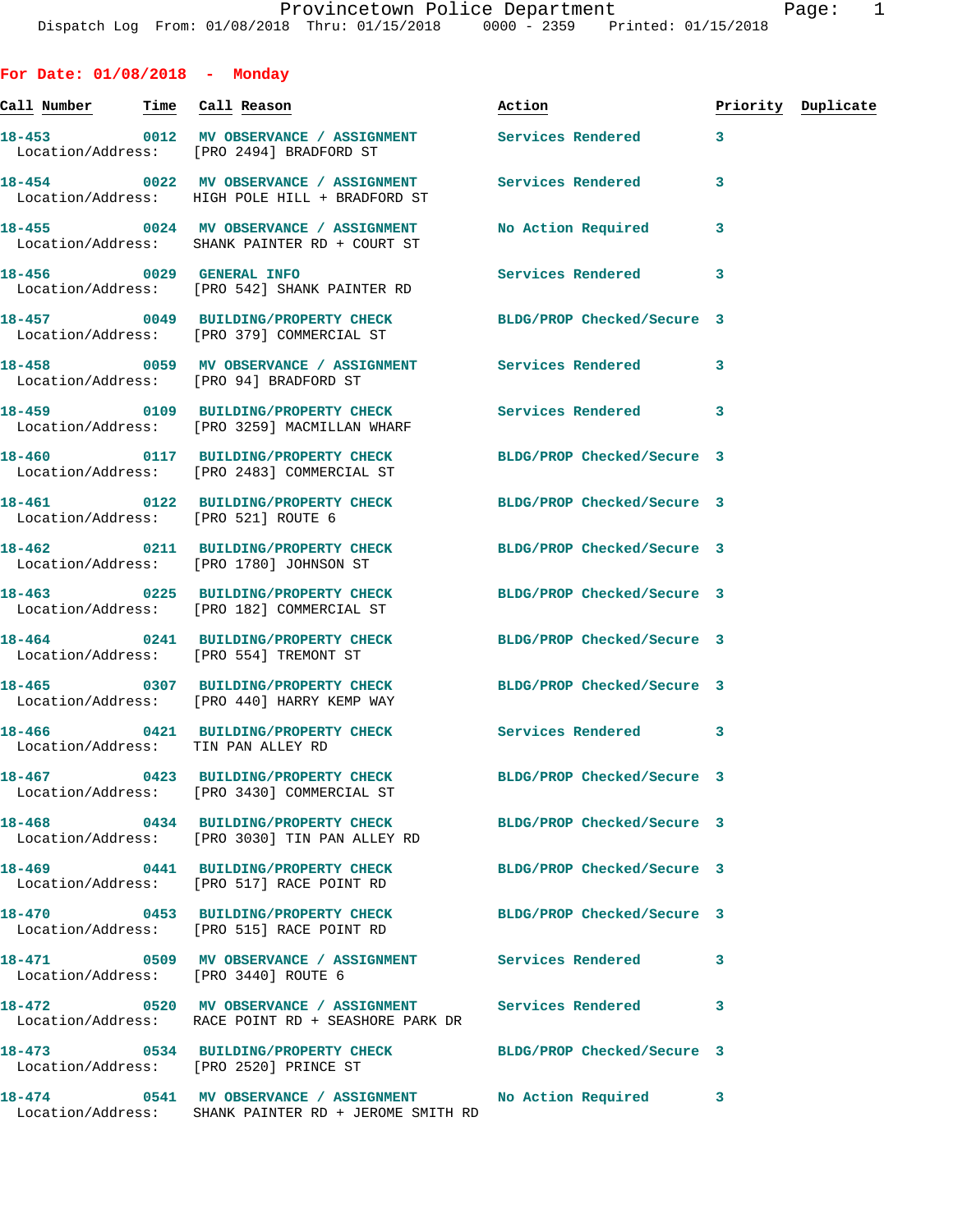|                                                                                            | Dispatch Log From: 01/08/2018 Thru: 01/15/2018 0000 - 2359 Printed: 01/15/2018                                  | Provincetown Police Department |                | Pag |
|--------------------------------------------------------------------------------------------|-----------------------------------------------------------------------------------------------------------------|--------------------------------|----------------|-----|
|                                                                                            | 18-475 0614 BUILDING/PROPERTY CHECK BLDG/PROP Checked/Secure 3<br>Location/Address: [PRO 2585] PROVINCELANDS RD |                                |                |     |
|                                                                                            | 18-476 		 0832 SERVICE CALL - POLICE 		 Services Rendered<br>Location/Address: [PRO 569] WINSLOW ST             |                                | 3              |     |
|                                                                                            | 18-477 1131 ALARM - GENERAL<br>Location/Address: [PRO 1515] BRADFORD ST                                         | <b>Services Rendered</b>       | 1              |     |
|                                                                                            | 18-478 1143 SERVICE CALL - POLICE<br>Location/Address: [PRO 569] WINSLOW ST                                     | Services Rendered              | 3              |     |
|                                                                                            | 18-479 1153 FOLLOW UP<br>Location/Address: [PRO 1204] COMMERCIAL ST                                             | Services Rendered              | $\overline{a}$ |     |
|                                                                                            | 18-480 1204 BUILDING/PROPERTY CHECK<br>Location/Address: [PRO 3259] MACMILLAN WHARF                             | Services Rendered              | 3              |     |
| Location/Address: [PRO 2513] ROUTE 6                                                       | 18-481 1216 MV OBSERVANCE / ASSIGNMENT Services Rendered                                                        |                                | 3              |     |
| 18-482 1219 MV STOP<br>Location/Address: [PRO 2518] ROUTE 6<br>Refer To Citation: 18-18-CN |                                                                                                                 | <b>VERBAL WARNING</b>          | 3              |     |
| 18-483 1258 MV STOP<br>Location/Address: SNAIL RD<br>Refer To Citation: R7274482           |                                                                                                                 | Citation / Warning Issue 3     |                |     |
|                                                                                            | 18-484 1448 ANIMAL CALL<br>Location: [PRO 3431] LOPES SQUARE                                                    | Could Not Locate               | $\mathbf{2}$   |     |
|                                                                                            | 18-485 1532 BUILDING/PROPERTY CHECK<br>Location/Address: [PRO 3259] MACMILLAN WHARF                             | Services Rendered              | 3              |     |
|                                                                                            | 18-486 1559 BUILDING/PROPERTY CHECK<br>Location/Address: [PRO 2540] RACE POINT RD                               | Services Rendered              | 3              |     |
|                                                                                            | 18-487 1609 BUILDING/PROPERTY CHECK<br>Location/Address: [PRO 2481] TREMONT ST                                  | <b>Services Rendered</b>       | 3              |     |
| Location/Address: [PRO 2513] ROUTE 6                                                       | 18-488 1617 MV OBSERVANCE / ASSIGNMENT Services Rendered                                                        |                                | 3              |     |
|                                                                                            | 18-490 1656 PARK, WALK & TALK<br>Location/Address: [PRO 3004] BRADFORD ST                                       | Services Rendered              | $\overline{a}$ |     |
|                                                                                            | 18-491 1710 ALARM - GENERAL<br>Location/Address: [PRO 485] MASONIC PL                                           | False Alarm                    | 1              | 1   |
| Location/Address: BRADFORD ST                                                              | 18-492 1744 MV OBSERVANCE / ASSIGNMENT No Action Required                                                       |                                | 3              |     |
|                                                                                            | 18-493 1837 BUILDING/PROPERTY CHECK<br>Location/Address: [PRO 530] SHANK PAINTER RD                             | BLDG/PROP Checked/Secure 3     |                |     |
|                                                                                            | 18-494 1903 MEDICAL EMERGENCY<br>Location/Address: [PRO 1830] BRADFORD ST                                       | Transported to Hospital        | 1              |     |
|                                                                                            | 18-495 1907 ALARM - GENERAL<br>Location/Address: [PRO 485] MASONIC PL                                           | False Alarm                    | 1              |     |
|                                                                                            | 18-496 1936 BUILDING/PROPERTY CHECK BLDG/PROP Checked/Secure 3<br>Location/Address: [PRO 2543] MACMILLAN WHARF  |                                |                |     |
|                                                                                            | 18-497 1940 BUILDING/PROPERTY CHECK<br>Location/Address: [PRO 526] RYDER ST EXT                                 | Services Rendered              | 3              |     |
|                                                                                            | 18-498 1950 BUILDING/PROPERTY CHECK                                                                             | Services Rendered              | 3              |     |

Location/Address: [PRO 2483] COMMERCIAL ST

age: 2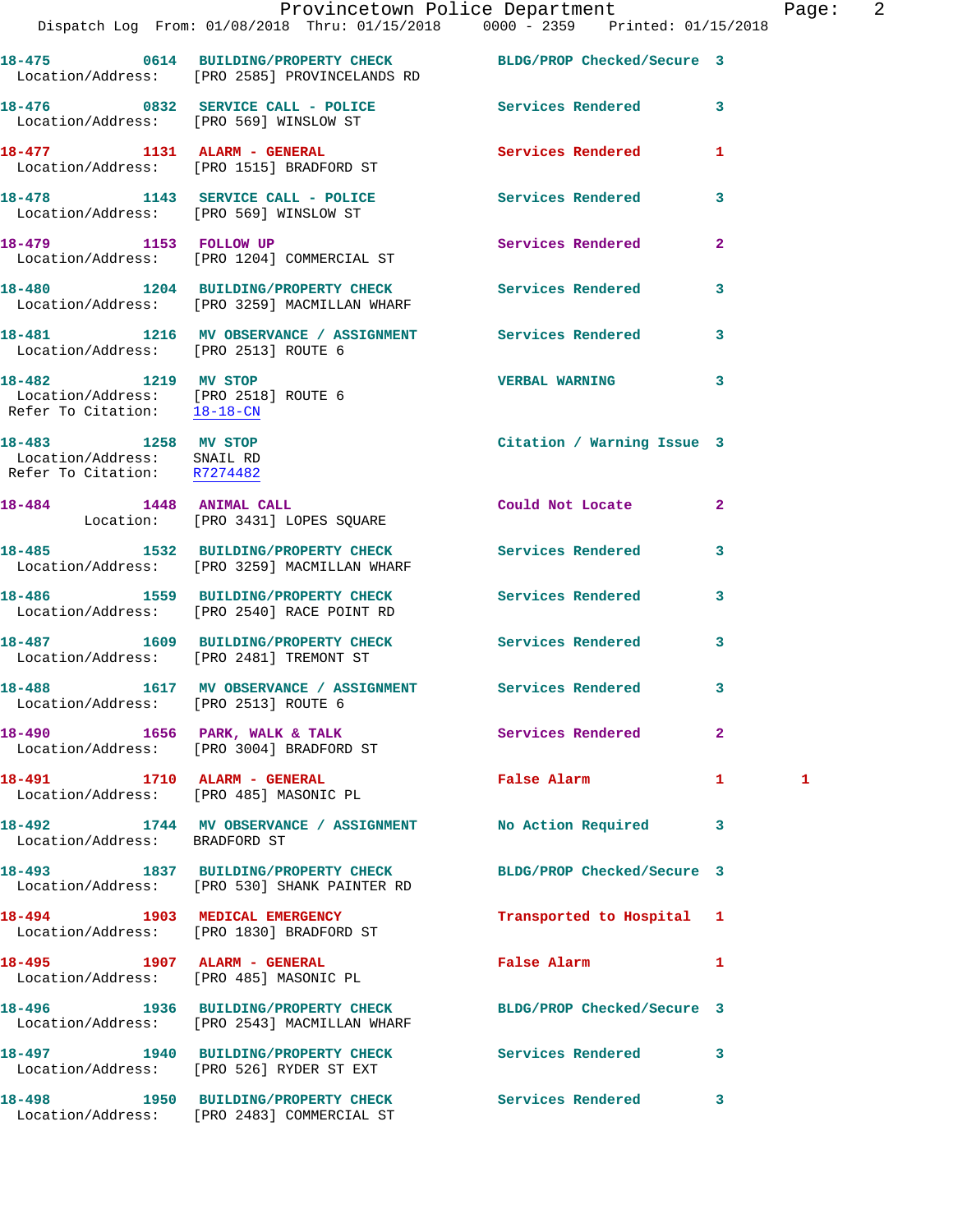| Location/Address: [PRO 521] ROUTE 6                                | 18-499 2002 BUILDING/PROPERTY CHECK Services Rendered 3                                                      |                            |                         |
|--------------------------------------------------------------------|--------------------------------------------------------------------------------------------------------------|----------------------------|-------------------------|
|                                                                    | 18-500 2055 BUILDING/PROPERTY CHECK<br>Location/Address: [PRO 3163] WINTHROP ST                              | Services Rendered          | 3                       |
|                                                                    | 18-501 2059 BUILDING/PROPERTY CHECK Services Rendered 3<br>Location/Address: [PRO 1778] SHANK PAINTER RD     |                            |                         |
| 18-502 1112 MV OBSERVANCE / ASSI<br>Location: [PRO 3672] TOWN LINE | 2112 MV OBSERVANCE / ASSIGNMENT Services Rendered 3                                                          |                            |                         |
|                                                                    | 18-504 2132 BUILDING/PROPERTY CHECK BLDG/PROP Checked/Secure 3<br>Location/Address: [PRO 182] COMMERCIAL ST  |                            |                         |
|                                                                    | 18-505 2140 BUILDING/PROPERTY CHECK<br>Location/Address: [PRO 175] COMMERCIAL ST                             | BLDG/PROP Checked/Secure 3 |                         |
|                                                                    | 18-508 2353 MV OBSERVANCE / ASSIGNMENT Services Rendered 3<br>Location/Address: BRADFORD ST + RYDER ST       |                            |                         |
|                                                                    | 18-506 2358 BUILDING/PROPERTY CHECK BLDG/PROP Checked/Secure 3<br>Location/Address: [PRO 444] HIGH POLE HILL |                            |                         |
| For Date: $01/09/2018$ - Tuesday                                   |                                                                                                              |                            |                         |
|                                                                    | 18-507 0004 MV OBSERVANCE / ASSIGNMENT No Action Required 3<br>Location/Address: [PRO 595] BRADFORD ST       |                            |                         |
|                                                                    | 18-509 0025 PARK, WALK & TALK<br>Location/Address: [PRO 105] COMMERCIAL ST                                   | Services Rendered          | $\overline{2}$          |
| 18-510 0028 BAR CHECK                                              | Location/Address: [PRO 3443] COMMERCIAL ST                                                                   | BLDG/PROP Checked/Secure 2 |                         |
|                                                                    | 18-511 0039 BUILDING/PROPERTY CHECK<br>Location/Address: [PRO 2585] PROVINCELANDS RD                         | BLDG/PROP Checked/Secure 3 |                         |
| Location/Address: COMMERCIAL ST                                    | 18-512 0042 BUILDING/PROPERTY CHECK BLDG/PROP Checked/Secure 3                                               |                            |                         |
|                                                                    | 18-513 0057 BUILDING/PROPERTY CHECK<br>Location/Address: [PRO 2483] COMMERCIAL ST                            | Services Rendered 3        |                         |
| Location/Address: [PRO 554] TREMONT ST                             | 18-514 0101 BUILDING/PROPERTY CHECK                                                                          | BLDG/PROP Checked/Secure 3 |                         |
|                                                                    | 18-515 0102 BUILDING/PROPERTY CHECK<br>Location/Address: [PRO 2490] PROVINCELANDS RD                         | <b>Services Rendered</b>   | $\overline{\mathbf{3}}$ |
|                                                                    | 18-516 0115 BUILDING/PROPERTY CHECK<br>Location/Address: [PRO 515] RACE POINT RD                             | BLDG/PROP Checked/Secure 3 |                         |
|                                                                    | 18-517 0121 BUILDING/PROPERTY CHECK<br>Location/Address: [PRO 517] RACE POINT RD                             | <b>Services Rendered</b>   | 3                       |
|                                                                    | 18-518 0129 BUILDING/PROPERTY CHECK<br>Location/Address: [PRO 515] RACE POINT RD                             | <b>Services Rendered</b>   | 3                       |
|                                                                    | 18-519 0130 MV OBSERVANCE / ASSIGNMENT Services Rendered<br>Location/Address: [PRO 2494] BRADFORD ST         |                            | 3                       |
| 18-520<br>Location/Address: [PRO 2513] ROUTE 6                     | 0140 MV OBSERVANCE / ASSIGNMENT Services Rendered                                                            |                            | 3                       |
|                                                                    | 18-521 0222 BUILDING/PROPERTY CHECK<br>Location/Address: [PRO 440] HARRY KEMP WAY                            | BLDG/PROP Checked/Secure 3 |                         |
|                                                                    | 18-522 0242 BUILDING/PROPERTY CHECK<br>Location/Address: [PRO 3030] TIN PAN ALLEY RD                         | BLDG/PROP Checked/Secure 3 |                         |
|                                                                    |                                                                                                              |                            |                         |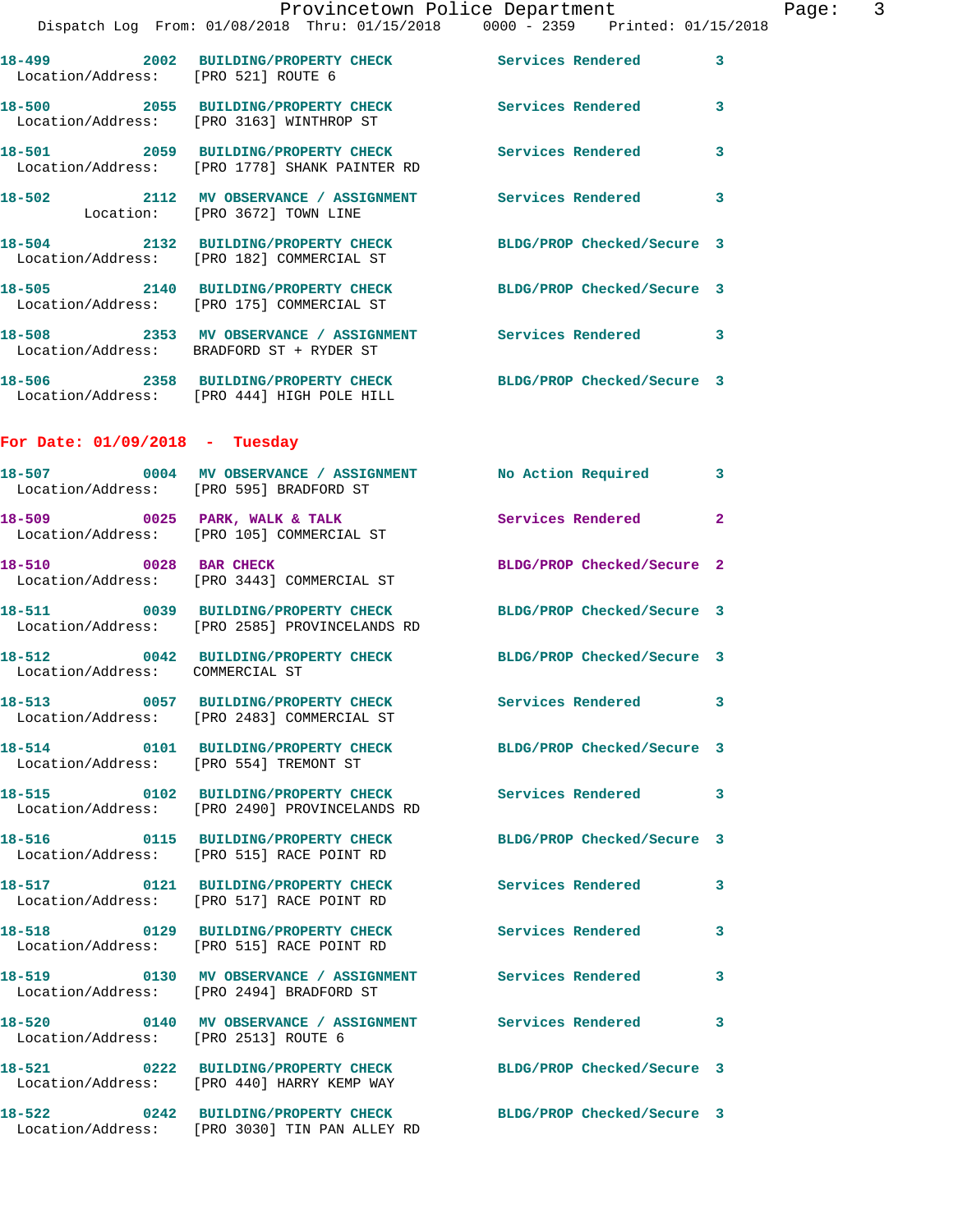Dispatch Log From: 01/08/2018 Thru: 01/15/2018 0000 - 2359 Printed: 01/15/2018

**18-523 0318 BUILDING/PROPERTY CHECK BLDG/PROP Checked/Secure 3**  Location/Address: [PRO 3296] SHANK PAINTER RD **18-524 0323 BUILDING/PROPERTY CHECK BLDG/PROP Checked/Secure 3**  Location/Address: [PRO 413] CONWELL ST **18-525 0409 BUILDING/PROPERTY CHECK Services Rendered 3**  Location/Address: [PRO 3318] CEMETERY RD **18-526 0409 BUILDING/PROPERTY CHECK Services Rendered 3**  Location/Address: [PRO 3317] CEMETERY RD **18-527 0425 BUILDING/PROPERTY CHECK Services Rendered 3**  Location/Address: [PRO 2977] COMMERCIAL ST **18-528 0507 MV OBSERVANCE / ASSIGNMENT Services Rendered 3**  Location/Address: ROUTE 6 **18-530 0610 BUILDING/PROPERTY CHECK BLDG/PROP Checked/Secure 3**  Location/Address: [PRO 521] ROUTE 6 **18-531 0618 BUILDING/PROPERTY CHECK BLDG/PROP Checked/Secure 3**  Location/Address: [PRO 444] HIGH POLE HILL **18-532 0619 BUILDING/PROPERTY CHECK Services Rendered 3**  Location/Address: [PRO 3259] MACMILLAN WHARF **18-533 0620 BUILDING/PROPERTY CHECK Services Rendered 3**  Location/Address: [PRO 2540] RACE POINT RD **18-535 0810 SERVICE CALL - POLICE Services Rendered 3**  Location/Address: [PRO 569] WINSLOW ST **18-536 0825 SERVICE CALL - POLICE Services Rendered 3**  Location/Address: [PRO 3296] SHANK PAINTER RD **18-538 0911 SERVICE CALL - POLICE Services Rendered 3**  Location/Address: [PRO 542] SHANK PAINTER RD **18-537 0912 BUILDING/PROPERTY CHECK Services Rendered 3**  Location/Address: [PRO 3259] MACMILLAN WHARF **18-540 0929 ALARM - GENERAL Services Rendered 1**  Location/Address: [PRO 105] COMMERCIAL ST **18-541 0950 MV OBSERVANCE / ASSIGNMENT Services Rendered 3**  Location/Address: [PRO 2513] ROUTE 6 **18-542 0955 BUILDING/PROPERTY CHECK BLDG/PROP Checked/Secure 3**  Location/Address: [PRO 3287] ROUTE 6 **18-543 1023 MEDICAL EMERGENCY Transported to Hospital 1**  Location/Address: [PRO 523] COMMERCIAL ST **18-545 1047 ASSIST DEPARTMENT / MUTUAL AID Services Rendered 3**  Location/Address: [PRO 1892] SHANK PAINTER RD 18-546 1051 PARK, WALK & TALK **Services Rendered** 2 Location/Address: [PRO 285] COMMERCIAL ST **18-547 1107 BUILDING/PROPERTY CHECK Services Rendered 3**  Location/Address: [PRO 3430] COMMERCIAL ST **18-548 1110 MV STOP VERBAL WARNING 3**  Location/Address: [PRO 2521] ROUTE 6 Refer To Citation: 18-19-CN **18-550 1204 SERVICE CALL - POLICE Services Rendered 3**  Location/Address: [PRO 569] WINSLOW ST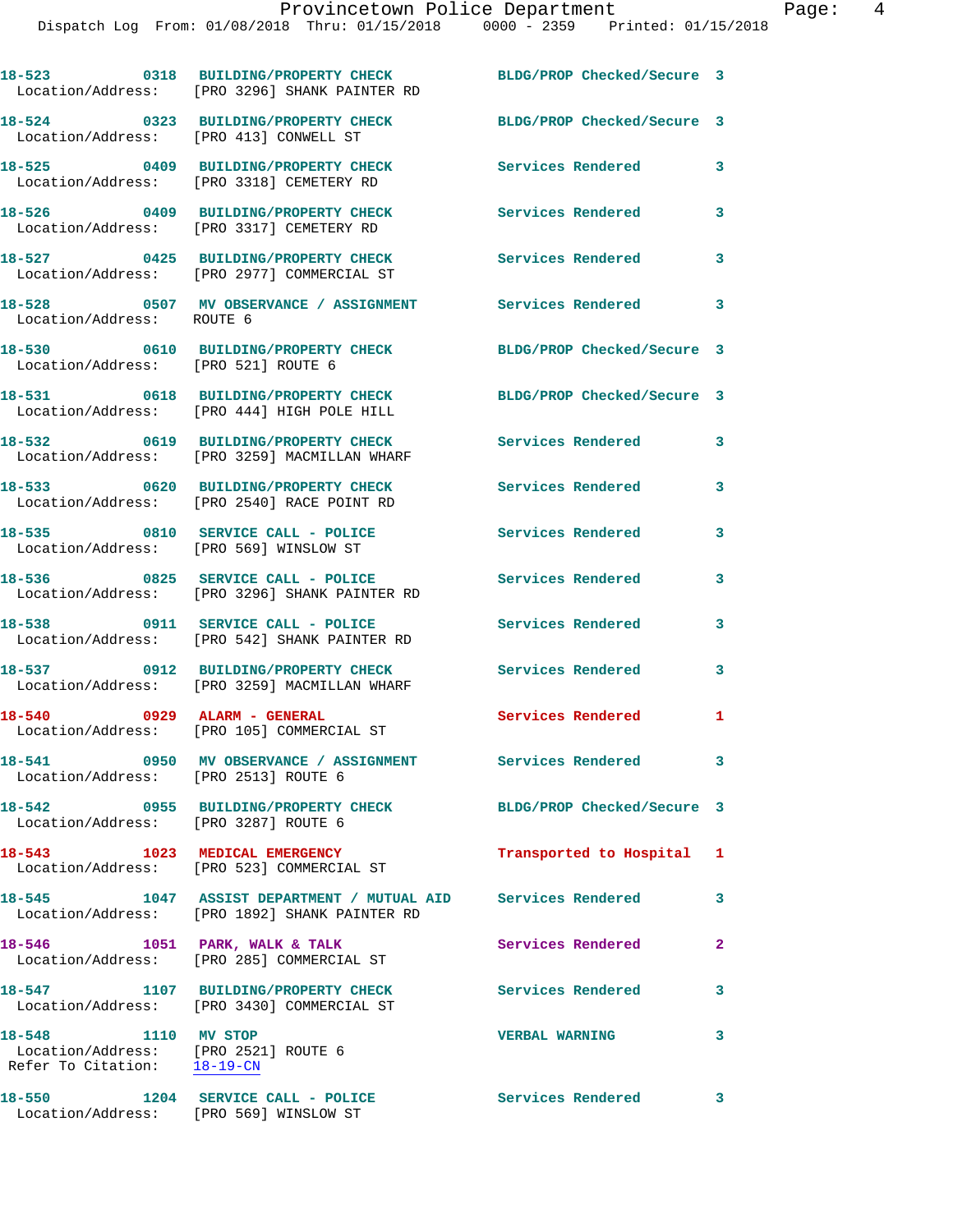|                                        | Provincetown Police Department<br>Dispatch Log From: 01/08/2018 Thru: 01/15/2018 0000 - 2359 Printed: 01/15/2018 |                          |                         |
|----------------------------------------|------------------------------------------------------------------------------------------------------------------|--------------------------|-------------------------|
|                                        | 18-551 1254 ANIMAL CALL Services Rendered<br>Location/Address: [PRO 755] BRADFORD ST                             |                          | $\mathbf{2}$            |
|                                        | 18-552 1359 PARK, WALK & TALK 1999 Services Rendered<br>Location/Address: [PRO 3121] COMMERCIAL ST               |                          | $\overline{2}$          |
| 18-553 1501 AT SCHOOL                  | Location/Address: [PRO 569] WINSLOW ST                                                                           | Services Rendered        | $\overline{\mathbf{3}}$ |
|                                        | 18-554 1528 BUILDING/PROPERTY CHECK Services Rendered<br>Location/Address: [PRO 3259] MACMILLAN WHARF            |                          | $\overline{\mathbf{3}}$ |
| Location/Address: [PRO 2521] ROUTE 6   | 18-555 1616 MV OBSERVANCE / ASSIGNMENT Services Rendered                                                         |                          | $\overline{\mathbf{3}}$ |
|                                        | 18-556 1648 PARK, WALK & TALK 18 Services Rendered<br>Location/Address: [PRO 1892] SHANK PAINTER RD              |                          | $\overline{2}$          |
|                                        | 18-558 1705 TOWN HALL MEETING Services Rendered<br>Location/Address: [PRO 105] COMMERCIAL ST                     |                          | $\overline{\mathbf{3}}$ |
| Location/Address: RACE POINT RD        | 18-557 1707 BUILDING/PROPERTY CHECK BLDG/PROP Checked/Secure 3                                                   |                          |                         |
| Location/Address: [PRO 2118] YOUNGS CT | 18-559 1729 SUSPICIOUS ACTIVITY Could Not Locate                                                                 |                          | $\overline{2}$          |
|                                        | 18-560 1829 TTY TEST CALL<br>Location/Address: [PRO 542] SHANK PAINTER RD                                        | <b>Services Rendered</b> | 1                       |

**18-561** 1924 MEDICAL EMERGENCY Services Rendered 1 Location/Address: [PRO 3912] SHANK PAINTER RD

**18-562 1940 MV OBSERVANCE / ASSIGNMENT Services Rendered 3**  Location/Address: [PRO 3430] COMMERCIAL ST

18-563 1959 MV OBSERVANCE / ASSIGNMENT No Action Required 3 Location/Address: BRADFORD ST

**18-564 2111 BUILDING/PROPERTY CHECK Services Rendered 3**  Location/Address: [PRO 521] ROUTE 6

**18-565 2136 BUILDING/PROPERTY CHECK Services Rendered 3**  Location/Address: [PRO 2500] COMMERCIAL ST

**18-567 2146 BUILDING/PROPERTY CHECK BLDG/PROP Checked/Secure 3**  Location/Address: [PRO 530] SHANK PAINTER RD

**18-569 2209 BUILDING/PROPERTY CHECK BLDG/PROP Checked/Secure 3**  Location/Address: [PRO 182] COMMERCIAL ST

**18-570 2210 BUILDING/PROPERTY CHECK BLDG/PROP Checked/Secure 3**  Location/Address: [PRO 182] COMMERCIAL ST

**18-572 2342 MV OBSERVANCE / ASSIGNMENT No Action Required 3** 

Location/Address: ROUTE 6

**18-573 2347 MV OBSERVANCE / ASSIGNMENT Services Rendered 3** 

Location/Address: ALDEN ST + BRADFORD ST

**For Date: 01/10/2018 - Wednesday**

**18-575 0020 BUILDING/PROPERTY CHECK BLDG/PROP Checked/Secure 3**  Location/Address: [PRO 3430] COMMERCIAL ST 18-576 0020 911 - GENERAL Services Rendered 1 Location/Address: [PRO 246] COMMERCIAL ST **18-577 0040 BUILDING/PROPERTY CHECK Services Rendered 3**  Location/Address: [PRO 3259] MACMILLAN WHARF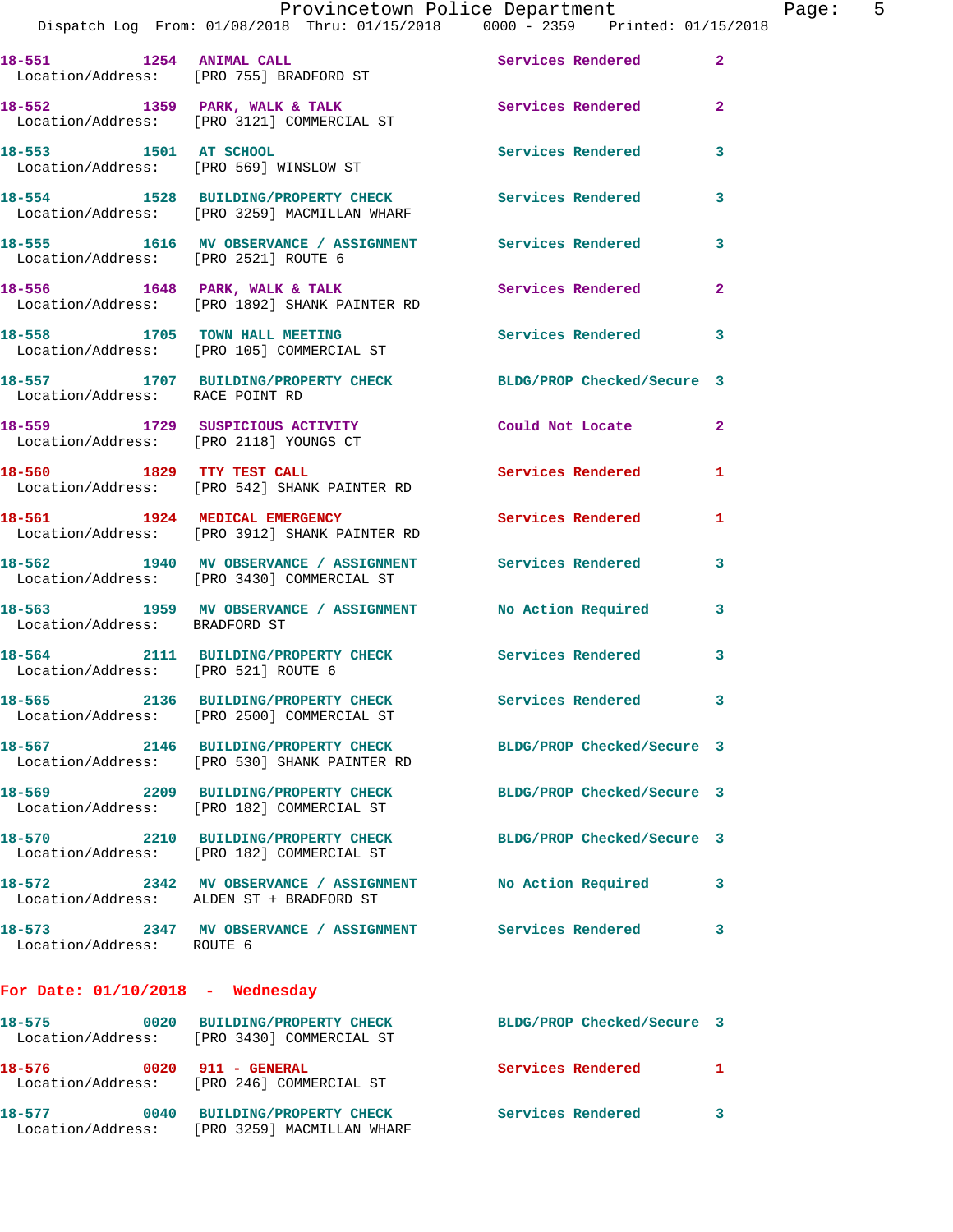|                                                         | 18-578 0117 BUILDING/PROPERTY CHECK<br>Location/Address: [PRO 2977] COMMERCIAL ST     | <b>Services Rendered</b>   | 3 |
|---------------------------------------------------------|---------------------------------------------------------------------------------------|----------------------------|---|
|                                                         | 18-579 0137 BUILDING/PROPERTY CHECK<br>Location/Address: [PRO 2490] PROVINCELANDS RD  | <b>Services Rendered</b>   | 3 |
|                                                         | 18-580 0145 BUILDING/PROPERTY CHECK<br>Location/Address: [PRO 515] RACE POINT RD      | BLDG/PROP Checked/Secure 3 |   |
|                                                         | 18-581 0153 BUILDING/PROPERTY CHECK<br>Location/Address: [PRO 516] RACE POINT RD      | BLDG/PROP Checked/Secure 3 |   |
|                                                         | 18-582 0159 BUILDING/PROPERTY CHECK<br>Location/Address: [PRO 440] HARRY KEMP WAY     | BLDG/PROP Checked/Secure 3 |   |
|                                                         | 18-583 0205 BUILDING/PROPERTY CHECK<br>Location/Address: [PRO 517] RACE POINT RD      | BLDG/PROP Checked/Secure 3 |   |
|                                                         | 18-584 0215 MV OBSERVANCE / ASSIGNMENT<br>Location/Address: [PRO 595] BRADFORD ST     | No Action Required         | 3 |
|                                                         | 18-585 0220 BUILDING/PROPERTY CHECK<br>Location/Address: [PRO 3030] TIN PAN ALLEY RD  | BLDG/PROP Checked/Secure 3 |   |
|                                                         | 18-586 0433 BUILDING/PROPERTY CHECK<br>Location/Address: [PRO 1989] COMMERCIAL ST     | BLDG/PROP Checked/Secure 3 |   |
|                                                         | 18-587 0500 BUILDING/PROPERTY CHECK<br>Location/Address: [PRO 75] CAPTAIN BERTIES WAY | BLDG/PROP Checked/Secure 3 |   |
| Location/Address: [PRO 3921] ROUTE 6                    | 18-588 0540 BUILDING/PROPERTY CHECK                                                   | BLDG/PROP Checked/Secure 3 |   |
| Location/Address: ROUTE 6                               | 18-589 0544 MV OBSERVANCE / ASSIGNMENT                                                | Services Rendered          | 3 |
|                                                         | 18-590 0631 BUILDING/PROPERTY CHECK<br>Location/Address: [PRO 3163] WINTHROP ST       | Services Rendered          | 3 |
| Location/Address: [PRO 569] WINSLOW ST                  | 18-591 0811 SERVICE CALL - POLICE                                                     | Services Rendered          | 3 |
| 18-593<br>Location/Address: [PRO 1363] CONANT ST        | 0825 MEDICAL EMERGENCY                                                                | Transported to Hospital 1  |   |
| 18-594                                                  | 0838 ALARM - GENERAL<br>Location/Address: [PRO 488] MAYFLOWER ST                      | Services Rendered          |   |
| 18-598 0911 LOST PROPERTY                               | Location/Address: [PRO 2645] SHANK PAINTER RD                                         | Services Rendered          | 3 |
|                                                         | 18-599 0956 MEDICAL EMERGENCY<br>Location/Address: [PRO 2227] BRADFORD ST             | Referred to Other Agency 1 |   |
|                                                         | 18-601 1053 ALARM - GENERAL<br>Location/Address: [PRO 1480] MASONIC PL                | Unfounded                  | 1 |
|                                                         | 18-602 1053 LANDLORD / TENANT<br>Location/Address: [PRO 1261] COMMERCIAL ST           | Services Rendered          | 2 |
|                                                         | 18-603 1140 SERVICE CALL - POLICE<br>Location/Address: [PRO 1789] BRADFORD ST         | SPOKEN TO                  | 3 |
| 18-604 1327 ANIMAL CALL<br>Location/Address: WINSLOW ST |                                                                                       | Services Rendered          | 2 |
|                                                         | 18-605 1337 MEDICAL EMERGENCY<br>Location/Address: [PRO 1346] COMMERCIAL ST           | Services Rendered          | 1 |
| 18-607 1605 MV STOP                                     |                                                                                       | <b>VERBAL WARNING</b>      | 3 |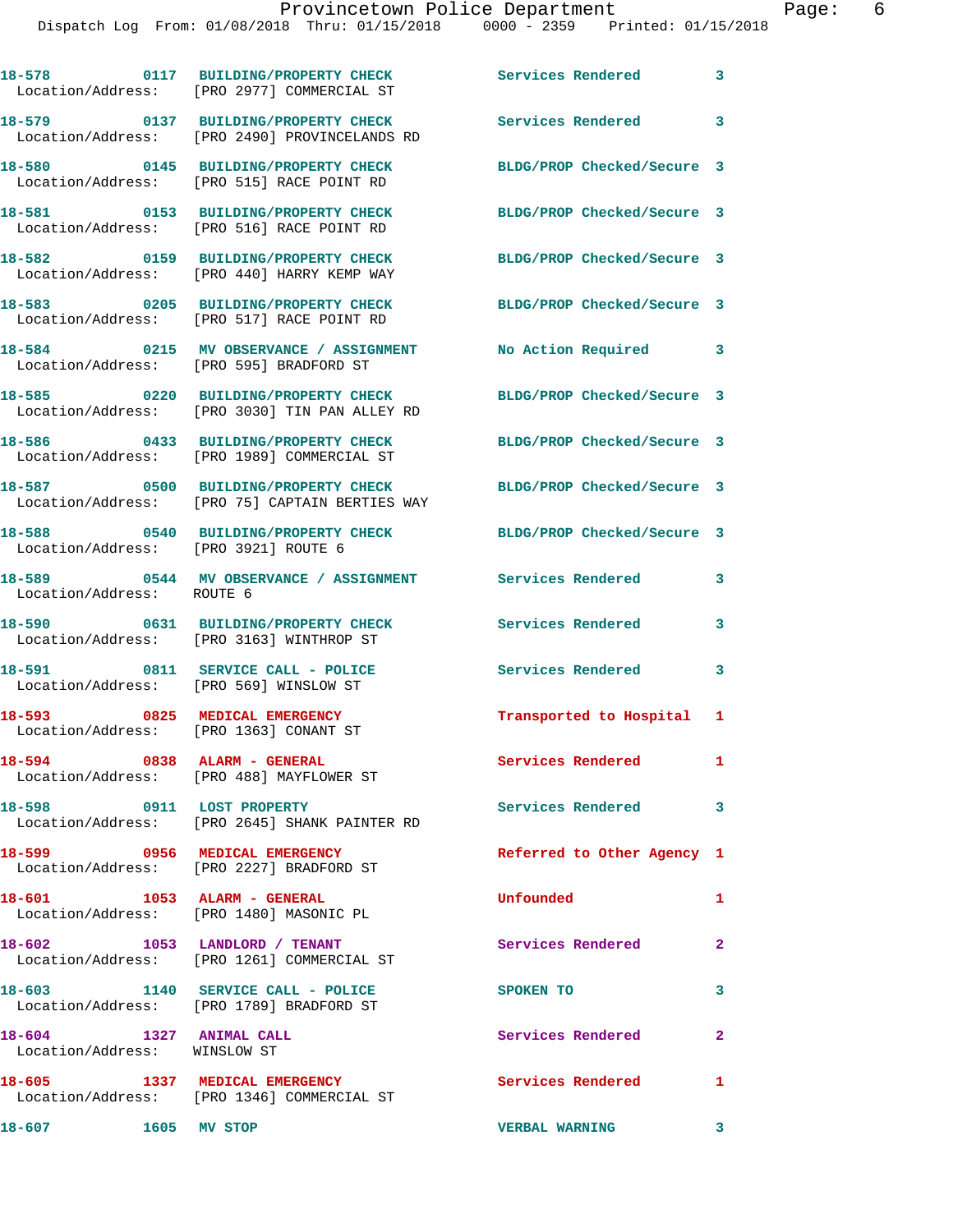|                                   | Dispatch Log From: 01/08/2018 Thru: 01/15/2018 0000 - 2359 Printed: 01/15/2018                                  | Provincetown Police Department |                |
|-----------------------------------|-----------------------------------------------------------------------------------------------------------------|--------------------------------|----------------|
|                                   | Location/Address: [PRO 2277] BRADFORD ST<br>Refer To Citation: 18-20-CN                                         |                                |                |
|                                   | 18-608 1621 PARK, WALK & TALK<br>Location/Address: [PRO 105] COMMERCIAL ST                                      | <b>Services Rendered</b>       | $\mathbf{2}$   |
|                                   | 18-609 1654 BUILDING/PROPERTY CHECK<br>Location/Address: [PRO 2206] PILGRIMS LANDING                            | BLDG/PROP Checked/Secure 3     |                |
|                                   | 18-610 1730 ASSIST CITIZEN<br>Location/Address: [PRO 1157] WINSLOW ST                                           | <b>Services Rendered</b>       | 3              |
| 18-611 1816 MV DISABLED           | Location/Address: [PRO 537] SHANK PAINTER RD                                                                    | Services Rendered              | $\overline{2}$ |
|                                   | 18-612 1842 BUILDING/PROPERTY CHECK<br>Location/Address: [PRO 1638] COMMERCIAL ST                               | BLDG/PROP Checked/Secure 3     |                |
|                                   | 18-613 1857 BUILDING/PROPERTY CHECK<br>Location/Address: [PRO 519] RACE POINT RD                                | BLDG/PROP Checked/Secure 3     |                |
|                                   | 18-614 1925 BUILDING/PROPERTY CHECK BLDG/PROP Checked/Secure 3<br>Location/Address: [PRO 2206] PILGRIMS LANDING |                                |                |
|                                   | 18-616 2333 BUILDING/PROPERTY CHECK BLDG/PROP Checked/Secure 3<br>Location/Address: [PRO 530] SHANK PAINTER RD  |                                |                |
|                                   | 18-617 2346 BUILDING/PROPERTY CHECK BLDG/PROP Checked/Secure 3<br>Location/Address: [PRO 3259] MACMILLAN WHARF  |                                |                |
| For Date: $01/11/2018$ - Thursday |                                                                                                                 |                                |                |
|                                   | 18-618 0025 MV OBSERVANCE / ASSIGNMENT No Action Required<br>Location/Address: [PRO 37] BRADFORD ST             |                                | 3              |
|                                   | 18-619 0044 BUILDING/PROPERTY CHECK<br>Location/Address: [PRO 1645] HARRY KEMP WAY                              | BLDG/PROP Checked/Secure 3     |                |
|                                   | 18-620 0049 MV OBSERVANCE / ASSIGNMENT Services Rendered<br>Location/Address: [PRO 595] BRADFORD ST             |                                | 3              |
|                                   | 18-621 0123 BUILDING/PROPERTY CHECK<br>Location/Address: [PRO 3030] TIN PAN ALLEY RD                            | BLDG/PROP Checked/Secure 3     |                |
|                                   | 18-622 0131 BUILDING/PROPERTY CHECK<br>Location/Address: [PRO 1886] BRADFORD ST                                 | BLDG/PROP Checked/Secure 3     |                |
|                                   | 18-623 0144 BUILDING/PROPERTY CHECK<br>Location/Address: [PRO 433] RYDER ST EXT                                 | Services Rendered              | 3              |
|                                   | 18-624 0146 BUILDING/PROPERTY CHECK<br>Location/Address: [PRO 517] RACE POINT RD                                | BLDG/PROP Checked/Secure 3     |                |
| 18-625                            | 0152 BUILDING/PROPERTY CHECK<br>Location/Address: [PRO 515] RACE POINT RD                                       | BLDG/PROP Checked/Secure 3     |                |
|                                   | 18-626 0155 BUILDING/PROPERTY CHECK<br>Location/Address: [PRO 175] COMMERCIAL ST                                | BLDG/PROP Checked/Secure 3     |                |
|                                   | 18-627 0200 BUILDING/PROPERTY CHECK<br>Location/Address: [PRO 182] COMMERCIAL ST                                | BLDG/PROP Checked/Secure 3     |                |
|                                   | 18-628 0219 MV OBSERVANCE / ASSIGNMENT<br>Location/Address: [PRO 530] SHANK PAINTER RD                          | Services Rendered              | 3              |

**18-629 0345 BUILDING/PROPERTY CHECK BLDG/PROP Checked/Secure 3**  Location/Address: [PRO 1646] WINSLOW ST

**18-630 0348 BUILDING/PROPERTY CHECK BLDG/PROP Checked/Secure 3**  Location/Address: [PRO 545] SHANK PAINTER RD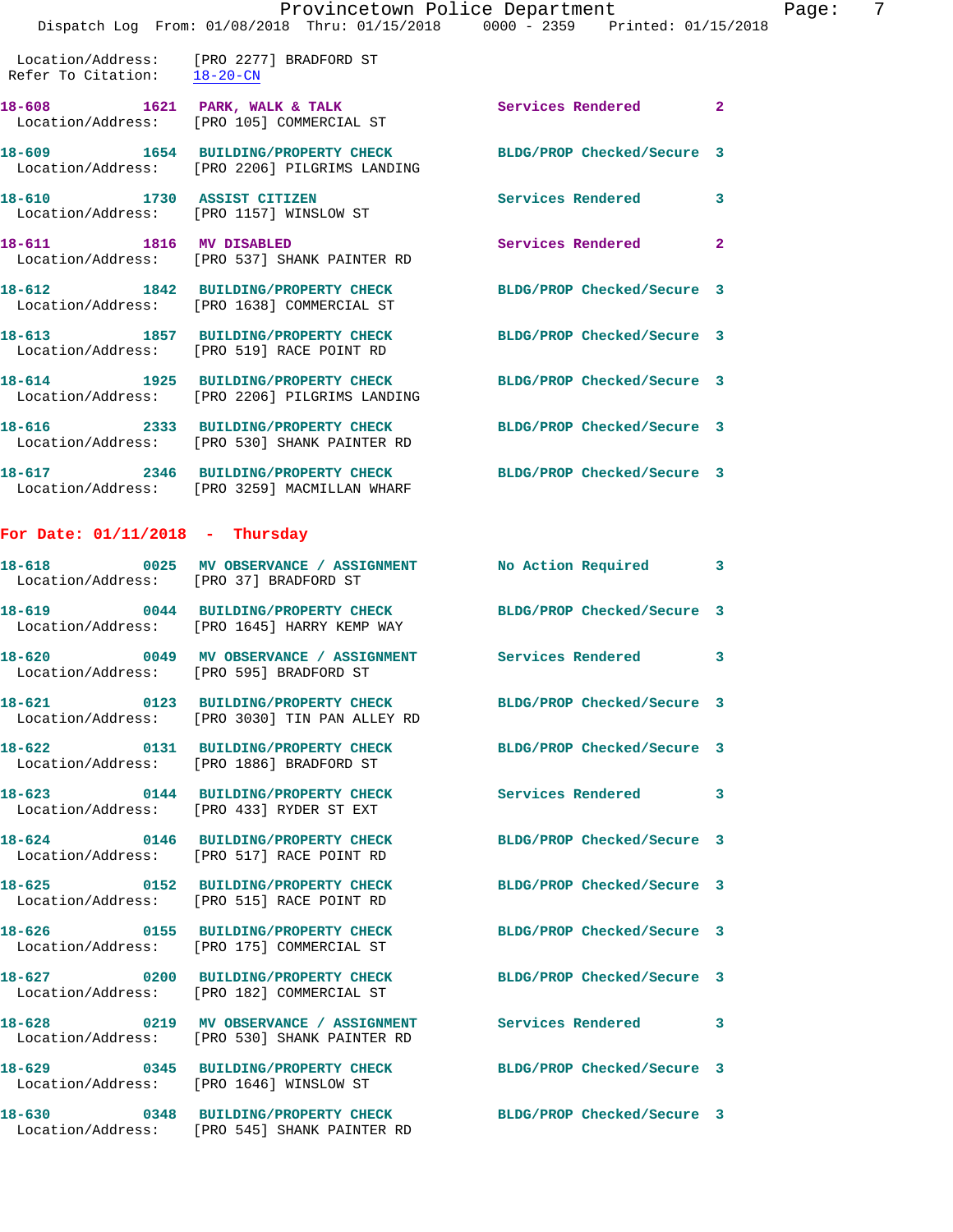| Location/Address: [PRO 512] PRINCE ST                           | 18-631 0456 BUILDING/PROPERTY CHECK BLDG/PROP Checked/Secure 3                      |                            |              |
|-----------------------------------------------------------------|-------------------------------------------------------------------------------------|----------------------------|--------------|
| Location/Address: ROUTE 6 + SNAIL RD                            | 18-632 0511 MV OBSERVANCE / ASSIGNMENT Services Rendered 3                          |                            |              |
|                                                                 | 18-633 0610 BUILDING/PROPERTY CHECK<br>Location/Address: [PRO 99] COMMERCIAL ST     | BLDG/PROP Checked/Secure 3 |              |
|                                                                 | 18-635 0755 BUILDING/PROPERTY CHECK<br>Location/Address: [PRO 2977] COMMERCIAL ST   | Services Rendered          | $\mathbf{3}$ |
| Location/Address: [PRO 569] WINSLOW ST                          | 18-636 0806 SERVICE CALL - POLICE                                                   | Services Rendered          | 3            |
| 18-638 0834 HAZARDS                                             | Location/Address: [PRO 2100] SMALLS CT                                              | SPOKEN TO                  | $\mathbf{2}$ |
|                                                                 | 18-639 0843 PARK, WALK & TALK<br>Location/Address: [PRO 2500] COMMERCIAL ST         | No Action Required         | $\mathbf{2}$ |
|                                                                 | 18-642 0916 BUILDING/PROPERTY CHECK<br>Location/Address: [PRO 3259] MACMILLAN WHARF | <b>Services Rendered</b>   | 3            |
|                                                                 | 18-643 0926 MEDICAL EMERGENCY<br>Location/Address: [PRO 1895] BRADFORD ST           | <b>PATIENT REFUSAL</b>     | $\mathbf{1}$ |
|                                                                 | 18-645 0943 HAZARDS<br>Location/Address: ATLANTIC AVE + BRADFORD ST                 | Removed Hazard             | $\mathbf{2}$ |
|                                                                 | 18-646 1010 BUILDING/PROPERTY CHECK<br>Location/Address: [PRO 2481] TREMONT ST      | Services Rendered 3        |              |
| Location/Address: [PRO 571] ALDEN ST                            | 18-647 1010 BUILDING/PROPERTY CHECK                                                 | BLDG/PROP Checked/Secure 3 |              |
|                                                                 | 18-648 1023 PARK, WALK & TALK<br>Location/Address: [PRO 537] SHANK PAINTER RD       | No Action Required 2       |              |
| Location/Address: [PRO 3287] ROUTE 6                            | 18-649 1113 BUILDING/PROPERTY CHECK                                                 | BLDG/PROP Checked/Secure 3 |              |
|                                                                 | 18-650 1132 BUILDING/PROPERTY CHECK<br>Location/Address: [PRO 2500] COMMERCIAL ST   | BLDG/PROP Checked/Secure 3 |              |
| 18-651 1215 911 - GENERAL                                       | Location/Address: [PRO 3296] SHANK PAINTER RD                                       | Services Rendered          | $\mathbf{1}$ |
| 18-652 1235 TRAFFIC CONTROL                                     | Location/Address: [PRO 1546] COMMERCIAL ST                                          | SPOKEN TO                  | 3            |
|                                                                 | 18-653 1335 SERVICE CALL - POLICE<br>Location/Address: [PRO 2474] BRADFORD ST       | <b>Services Rendered</b>   | 3            |
| 18-654 1345 MEDICAL EMERGENCY                                   | Location/Address: [PRO 3222] ALDEN ST                                               | Transported to Hospital 1  |              |
| 18-656 1457 AT SCHOOL<br>Location/Address: [PRO 569] WINSLOW ST |                                                                                     | Services Rendered          | 3            |
|                                                                 | 18-657 1546 SERVICE CALL - POLICE<br>Location/Address: ROUTE 6 + SHANK PAINTER RD   | Services Rendered 3        |              |
|                                                                 | 18-658 1550 BUILDING/PROPERTY CHECK<br>Location/Address: [PRO 1638] COMMERCIAL ST   | BLDG/PROP Checked/Secure 3 |              |
| Location/Address: ROUTE 6 + SNAIL RD                            | 18-659 1559 MV OBSERVANCE / ASSIGNMENT Services Rendered 3                          |                            |              |
| 18-660                                                          | 1607 ANIMAL CALL                                                                    | Services Rendered 2        |              |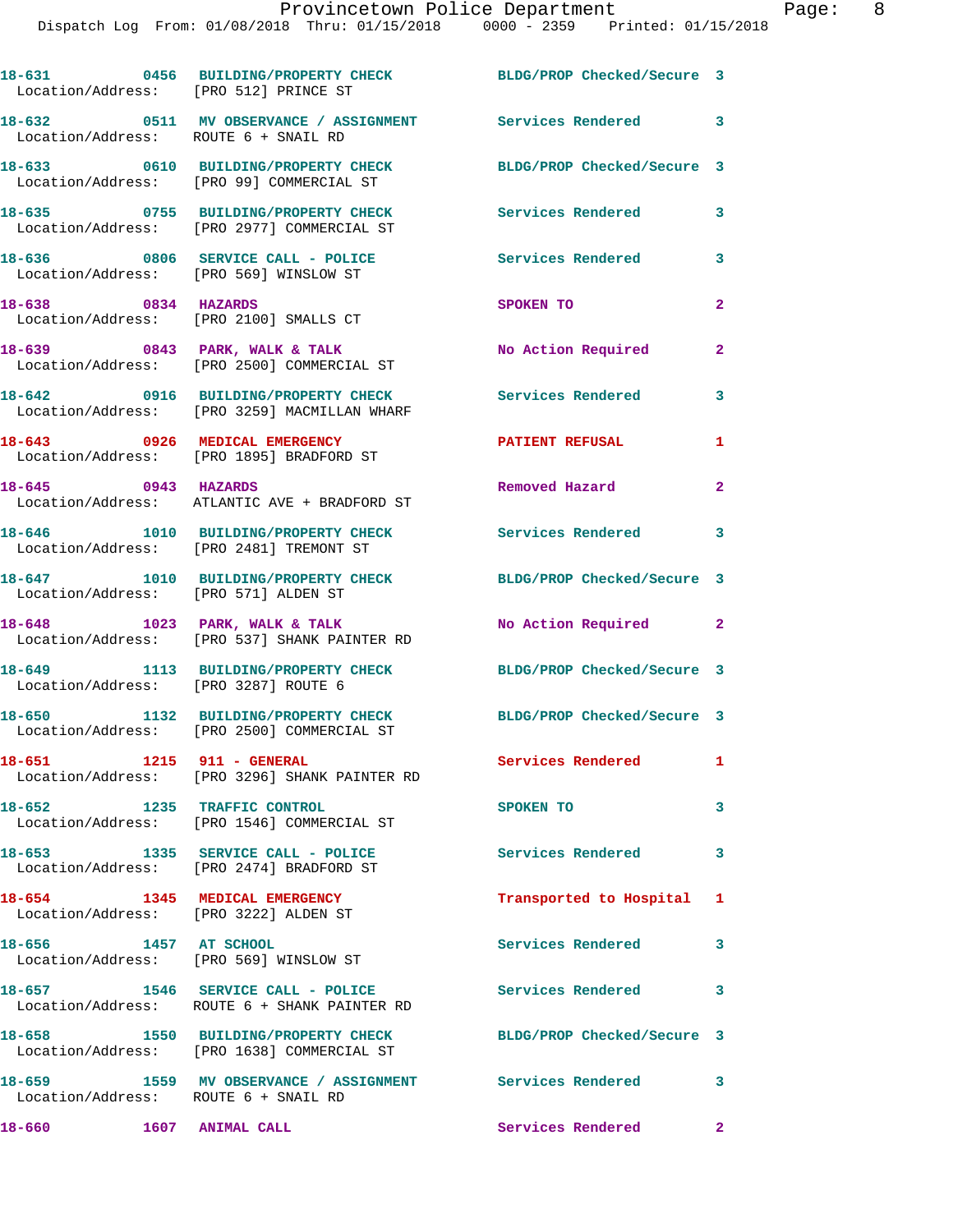|                                                                                                                               | Provincetown Police Department<br>Dispatch Log From: 01/08/2018 Thru: 01/15/2018 0000 - 2359 Printed: 01/15/2018 |                            |   |
|-------------------------------------------------------------------------------------------------------------------------------|------------------------------------------------------------------------------------------------------------------|----------------------------|---|
|                                                                                                                               | Location/Address: [PRO 4038] CONWELL ST                                                                          |                            |   |
| 18-662 1646 MV STOP<br>Location/Address: [PRO 2521] ROUTE 6<br>Refer To Citation: 18-21-CN                                    |                                                                                                                  | <b>VERBAL WARNING</b>      | 3 |
|                                                                                                                               | 18-663 1703 BUILDING/PROPERTY CHECK Services Rendered<br>Location/Address: [PRO 3259] MACMILLAN WHARF            |                            | 3 |
| 18-664 1720 MV STOP<br>Location/Address: [PRO 2518] ROUTE 6<br>Refer To Citation:<br>Refer To Citation: $\overline{R7274452}$ | $18 - 22 - CN$                                                                                                   | Citation / Warning Issue 3 |   |
|                                                                                                                               | 18-665 1814 BUILDING/PROPERTY CHECK<br>Location/Address: [PRO 3166] SHANK PAINTER RD                             | Services Rendered          | 3 |
|                                                                                                                               | 18-666 1919 BUILDING/PROPERTY CHECK<br>Location/Address: [PRO 2206] PILGRIMS LANDING                             | BLDG/PROP Checked/Secure 3 |   |
|                                                                                                                               | 18-667 2000 MEDICAL EMERGENCY<br>Location/Address: [PRO 3670] SHANK PAINTER RD                                   | Transported to Hospital    | 1 |
|                                                                                                                               | 18-669 2116 MV OBSERVANCE / ASSIGNMENT<br>Location/Address: [PRO 2577] BRADFORD ST                               | <b>Services Rendered</b>   | 3 |
| Location/Address: [PRO 3287] ROUTE 6                                                                                          | 18-670 2126 BUILDING/PROPERTY CHECK                                                                              | BLDG/PROP Checked/Secure 3 |   |
|                                                                                                                               | 18-672 2336 BUILDING/PROPERTY CHECK<br>Location/Address: [PRO 3430] COMMERCIAL ST                                | BLDG/PROP Checked/Secure 3 |   |
|                                                                                                                               | 18-673 2351 BUILDING/PROPERTY CHECK<br>Location/Address: [PRO 2483] COMMERCIAL ST                                | <b>Services Rendered</b>   | 3 |
|                                                                                                                               | 18-674 2351 BUILDING/PROPERTY CHECK BLDG/PROP Checked/Secure 3<br>Location/Address: [PRO 530] SHANK PAINTER RD   |                            |   |
| For Date: $01/12/2018$ - Friday                                                                                               |                                                                                                                  |                            |   |
|                                                                                                                               | 18-675 0001 BUILDING/PROPERTY CHECK<br>Location/Address: [PRO 444] HIGH POLE HILL                                | BLDG/PROP Checked/Secure 3 |   |
|                                                                                                                               | 18-676  0004 MV OBSERVANCE / ASSIGNMENT Services Rendered<br>Location/Address: HIGH POLE HILL + BRADFORD ST      |                            | 3 |
|                                                                                                                               | 18-677 6029 MV OBSERVANCE / ASSIGNMENT Services Rendered<br>Location/Address: [PRO 2577] BRADFORD ST             |                            | 3 |
|                                                                                                                               | 18-678 0036 BUILDING/PROPERTY CHECK<br>Location/Address: [PRO 3030] TIN PAN ALLEY RD                             | <b>Services Rendered</b>   | 3 |
|                                                                                                                               | 18-679 0045 BUILDING/PROPERTY CHECK<br>Location/Address: [PRO 515] RACE POINT RD                                 | <b>Services Rendered</b>   | 3 |
|                                                                                                                               | 18-680 0056 BUILDING/PROPERTY CHECK<br>Location/Address: [PRO 2490] PROVINCELANDS RD                             | <b>Services Rendered</b>   | 3 |
|                                                                                                                               | 18-681 0110 MV OBSERVANCE / ASSIGNMENT Services Rendered<br>Location/Address: HOWLAND ST + BRADFORD ST           |                            | 3 |

**18-682 0137 BUILDING/PROPERTY CHECK Services Rendered 3** 

Location/Address: [PRO 2977] COMMERCIAL ST

**18-683 0148 BUILDING/PROPERTY CHECK Services Rendered 3**  Location/Address: [PRO 3259] MACMILLAN WHARF

**18-685 0154 BUILDING/PROPERTY CHECK BLDG/PROP Checked/Secure 3**  Location/Address: [PRO 175] COMMERCIAL ST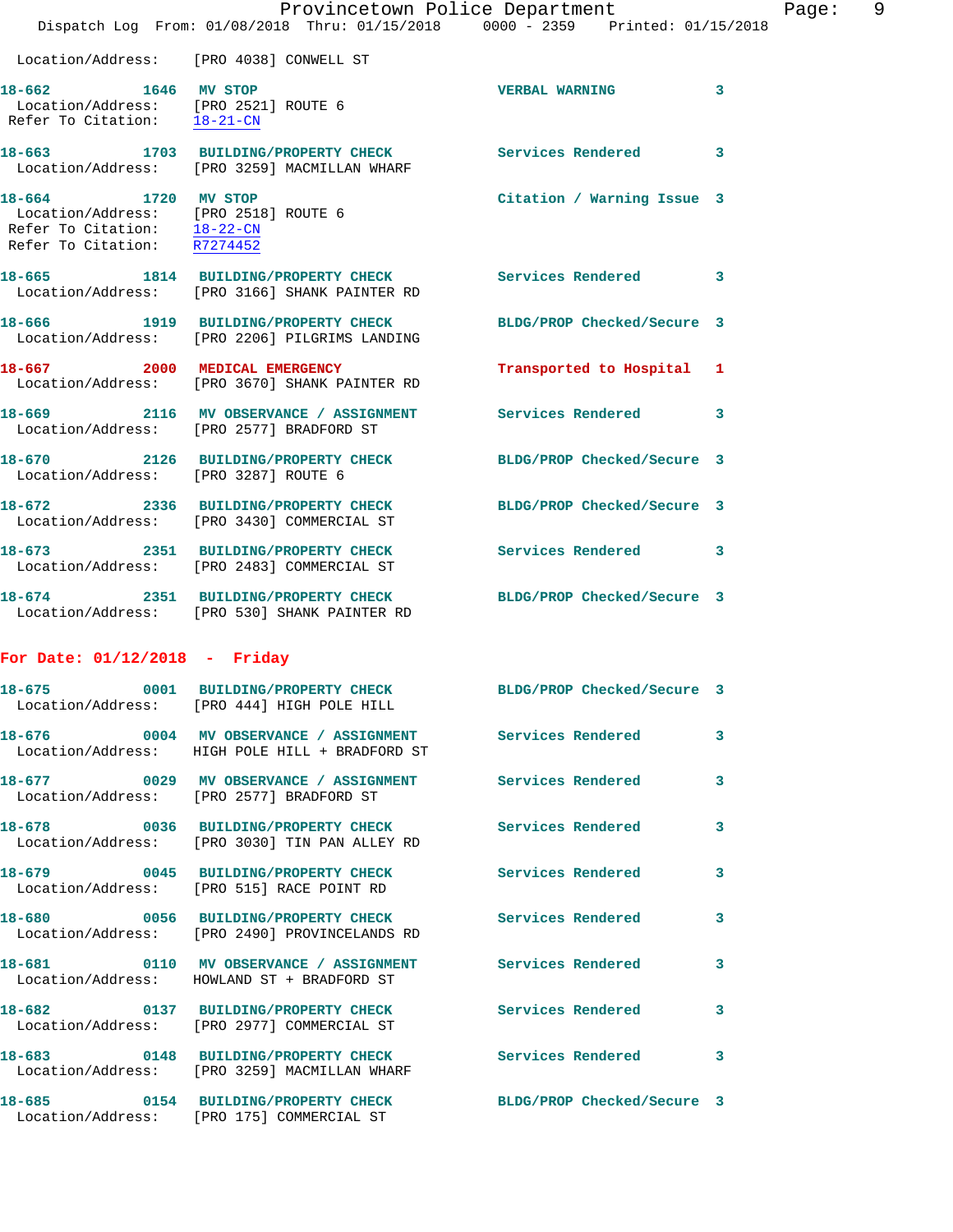|                                                    | 18-686 0212 BUILDING/PROPERTY CHECK<br>Location/Address: [PRO 182] COMMERCIAL ST                      | BLDG/PROP Checked/Secure 3 |              |
|----------------------------------------------------|-------------------------------------------------------------------------------------------------------|----------------------------|--------------|
| Location/Address: ROUTE 6 + SNAIL RD               | 18-687 6357 MV OBSERVANCE / ASSIGNMENT Services Rendered                                              |                            | 3            |
|                                                    | 18-688 0538 MV OBSERVANCE / ASSIGNMENT<br>Location/Address: [PRO 540] SHANK PAINTER RD                | <b>Services Rendered</b>   | 3            |
|                                                    | 18-690 0802 PARK, WALK & TALK<br>Location/Address: [PRO 3296] SHANK PAINTER RD                        | No Action Required         | $\mathbf{2}$ |
| Location/Address: [PRO 569] WINSLOW ST             | 18-691 0806 SERVICE CALL - POLICE Services Rendered                                                   |                            | 3            |
| 18-692 0835 SERVE WARRANT                          | Location/Address: [PRO 3343] SEASHORE PARK DR                                                         | Could Not Locate           | 3            |
|                                                    | 18-693 0847 MV OBSERVANCE / ASSIGNMENT<br>Location/Address: [PRO 2513] ROUTE 6                        | Services Rendered          | 3            |
|                                                    | 18-694 0847 PARK, WALK & TALK<br>Location/Address: [PRO 1223] COMMERCIAL ST                           | No Action Required         | $\mathbf{2}$ |
|                                                    | 18-695 0928 BUILDING/PROPERTY CHECK<br>Location/Address: [PRO 3259] MACMILLAN WHARF                   | Services Rendered          | 3            |
| Location/Address: [PRO 571] ALDEN ST               | 18-698 0937 BUILDING/PROPERTY CHECK                                                                   | BLDG/PROP Checked/Secure 3 |              |
| 18-696 0938 ANIMAL CALL                            | Location/Address: [PRO 2645] SHANK PAINTER RD                                                         | Services Rendered          | $\mathbf{2}$ |
| Location/Address: [PRO 94] BRADFORD ST             | 18-699 0944 MV OBSERVANCE / ASSIGNMENT                                                                | Services Rendered          | 3            |
|                                                    | 18-697 0946 PARK, WALK & TALK<br>Location/Address: [PRO 106] COMMERCIAL ST                            | Services Rendered          | $\mathbf{2}$ |
|                                                    | 18-700 1002 FOLLOW UP<br>Location/Address: [PRO 2645] SHANK PAINTER RD                                | No Action Required         | $\mathbf{2}$ |
| 18-701                                             | 1021 BUILDING/PROPERTY CHECK<br>Location/Address: [PRO 3432] COMMERCIAL ST                            | Services Rendered 3        |              |
| 18-702                                             | 1024 BUILDING/PROPERTY CHECK<br>Location/Address: [PRO 2540] RACE POINT RD                            | Services Rendered          | 3            |
| Location/Address: THISTLEMORE RD                   | 18-704 1025 LARCENY / FORGERY / FRAUD No Action Required                                              |                            | $\mathbf{2}$ |
|                                                    | 18-703 1026 BUILDING/PROPERTY CHECK<br>Location/Address: [PRO 517] RACE POINT RD                      | Services Rendered          | 3            |
| 18-705 1031 MV STOP<br>Refer To Citation: 18-23-CN | Location/Address: ROUTE 6 + HOWLAND ST                                                                | <b>VERBAL WARNING</b>      | 3            |
|                                                    | 18-707 1107 BUILDING/PROPERTY CHECK<br>Location/Address: [PRO 2206] PILGRIMS LANDING                  | BLDG/PROP Checked/Secure 3 |              |
| 18-708                                             | 1116 MEDICAL EMERGENCY<br>Location/Address: [PRO 1220] HARRY KEMP WAY                                 | Transported to Hospital 1  |              |
|                                                    | 18-713 1135 ANIMAL CALL<br>Location/Address: [PRO 2273] WINTHROP ST                                   | No Action Required         | $\mathbf{2}$ |
| 18-709                                             | 1212 MV OBSERVANCE / ASSIGNMENT Services Rendered 3<br>Location/Address: HIGH POLE HILL + BRADFORD ST |                            |              |
| 18-711                                             | 1223 COMPLAINT - GENERAL                                                                              | SPOKEN TO                  | 3            |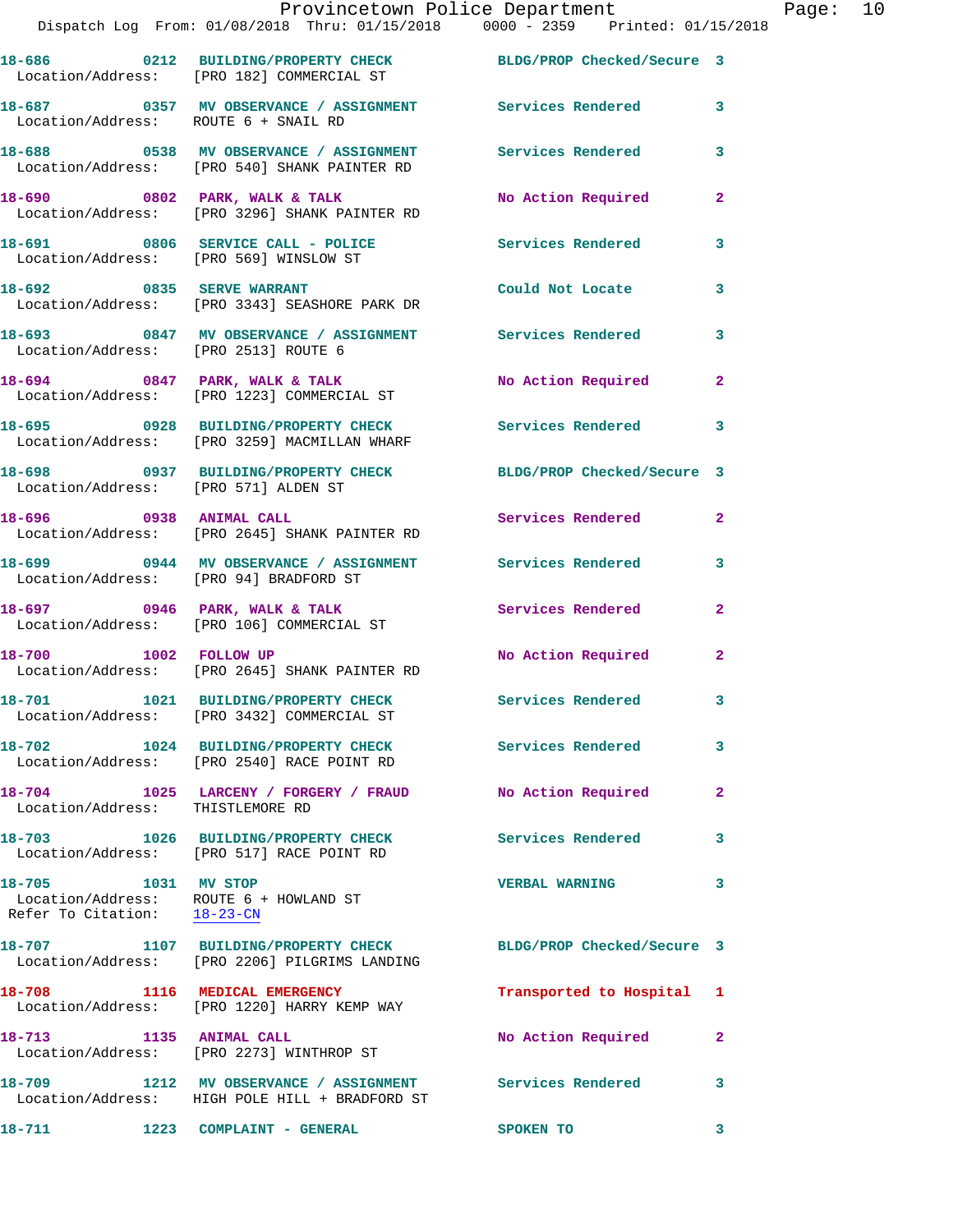|                                                                                                    | Provincetown Police Department<br>Dispatch Log From: 01/08/2018 Thru: 01/15/2018 0000 - 2359 Printed: 01/15/2018 |                            | Pag            |              |
|----------------------------------------------------------------------------------------------------|------------------------------------------------------------------------------------------------------------------|----------------------------|----------------|--------------|
|                                                                                                    | Location/Address: [PRO 1628] MECHANIC ST                                                                         |                            |                |              |
|                                                                                                    | 18-712 1257 MV DISABLED<br>Location/Address: [PRO 2512] JEROME SMITH RD                                          | No Action Required         | $\overline{2}$ |              |
| 18-715 1329 FOLLOW UP                                                                              | Location/Address: [PRO 2645] SHANK PAINTER RD                                                                    | No Action Required         | $\overline{2}$ |              |
|                                                                                                    | 18-716 1332 LOST PROPERTY<br>Location/Address: [PRO 2271] PLEASANT ST                                            | Services Rendered          | 3              |              |
|                                                                                                    | 18-714 1334 PARK, WALK & TALK Services Rendered<br>Location/Address: [PRO 175] COMMERCIAL ST                     |                            | 2              |              |
| 18-717 1348 MV STOP<br>Location/Address: ROUTE 6 + SNAIL RD<br>Refer To Citation: 18-24-CN         |                                                                                                                  | <b>VERBAL WARNING</b>      | 3              |              |
| Location/Address: [PRO 521] ROUTE 6                                                                | 18-718 1355 BUILDING/PROPERTY CHECK Services Rendered                                                            |                            | 3              |              |
|                                                                                                    | 18-719 1401 PARKING COMPLAINT<br>Location/Address: COMMERCIAL ST + POINT ST                                      | Citation / Warning Issue 3 |                |              |
|                                                                                                    | 18-720 1402 BUILDING/PROPERTY CHECK BLDG/PROP Checked/Secure 3<br>Location/Address: [PRO 3287] ROUTE 6           |                            |                |              |
|                                                                                                    | 18-722 1410 MEDICAL EMERGENCY<br>Location/Address: [PRO 965] KIMBERLY LN                                         | PATIENT REFUSAL            | 1              |              |
| Location/Address: [PRO 2513] ROUTE 6                                                               | 18-721 1412 MV OBSERVANCE / ASSIGNMENT No Action Required                                                        |                            | 3              |              |
| 18-724 1531 PROPERTY DAMAGE<br>Location/Address: [PRO 1369] COURT ST<br>Refer To Accident: 18-3-AC |                                                                                                                  | Services Rendered          | 3              |              |
| 18-725 1558 HAZARDS                                                                                | Location/Address: WEST VINE ST + BRADFORD ST EXT                                                                 | Referred to Other Agency 2 |                |              |
|                                                                                                    | 18-726 1615 BUILDING/PROPERTY CHECK BLDG/PROP Checked/Secure 3<br>Location/Address: [PRO 2206] PILGRIMS LANDING  |                            |                |              |
|                                                                                                    | 18-728 1700 ASSIST DEPARTMENT / MUTUAL AID SPOKEN TO<br>Location/Address: [PRO 542] SHANK PAINTER RD             |                            | 3              |              |
|                                                                                                    | 18-729 1753 SERVICE CALL - POLICE Services Rendered<br>Location/Address: [TRU 310] ROUTE 6                       |                            | 3              |              |
| 18-730 1802 HAZARDS<br>Location/Address: [PRO 2] ALDEN ST                                          |                                                                                                                  | Referred to Other Agency 2 |                |              |
|                                                                                                    | 18-731 1806 FIRE - STRUCTURE<br>Location/Address: [PRO 3835] COMMERCIAL ST                                       | Extinguished               | 1              |              |
|                                                                                                    | 18-733 1836 SERVICE CALL - WATER<br>Location/Address: [PRO 2841] COMMERCIAL ST                                   | Referred to Other Agency 3 |                |              |
|                                                                                                    | 18-734 1916 BUILDING/PROPERTY CHECK Services Rendered<br>Location/Address: [PRO 2898] JEROME SMITH RD            |                            | 3              |              |
| For Date: $01/13/2018$ - Saturday                                                                  |                                                                                                                  |                            |                |              |
|                                                                                                    | 18-735 0030 MV OBSERVANCE / ASSIGNMENT Services Rendered<br>Location/Address: [PRO 2577] BRADFORD ST             |                            | 3              |              |
|                                                                                                    | 18-736 0042 BUILDING/PROPERTY CHECK Services Rendered<br>Location/Address: [PRO 2483] COMMERCIAL ST              |                            | 3              |              |
| 18-737                                                                                             | 0102 ALARM - GENERAL                                                                                             | False Alarm Weather (No 1  |                | $\mathbf{1}$ |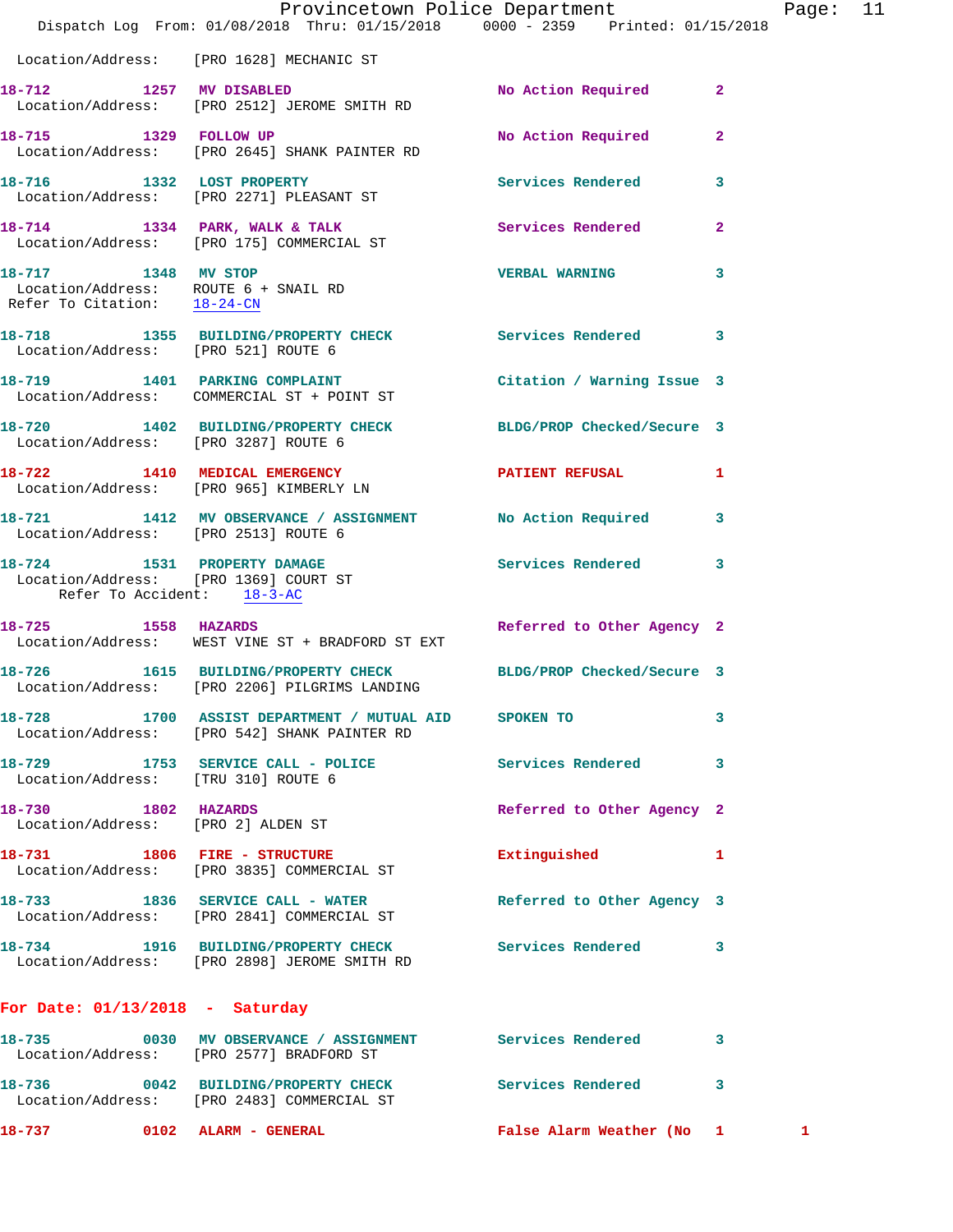|                                                                                            | Dispatch Log From: 01/08/2018 Thru: 01/15/2018 0000 - 2359 Printed: 01/15/2018                           | Provincetown Police Department                      |                | Page: 12 |  |
|--------------------------------------------------------------------------------------------|----------------------------------------------------------------------------------------------------------|-----------------------------------------------------|----------------|----------|--|
|                                                                                            | Location/Address: [PRO 444] HIGH POLE HILL                                                               |                                                     |                |          |  |
|                                                                                            | 18-738 0122 MV OBSERVANCE / ASSIGNMENT Services Rendered 3<br>Location/Address: [PRO 444] HIGH POLE HILL |                                                     |                |          |  |
|                                                                                            | 18-739 0154 BUILDING/PROPERTY CHECK Services Rendered<br>Location/Address: [PRO 3030] TIN PAN ALLEY RD   |                                                     | 3              |          |  |
|                                                                                            | 18-740 0217 BUILDING/PROPERTY CHECK Services Rendered 3<br>Location/Address: [PRO 2490] PROVINCELANDS RD |                                                     |                |          |  |
| Location/Address: [PRO 521] ROUTE 6                                                        | 18-741 0230 BUILDING/PROPERTY CHECK Services Rendered                                                    |                                                     | $\mathbf{3}$   |          |  |
|                                                                                            | 18-742 0346 ALARM - GENERAL<br>Location/Address: [PRO 727] BRADFORD ST                                   | False Alarm <b>Exercise Service Service Service</b> | $\mathbf{1}$   |          |  |
|                                                                                            | 18-743 0514 BUILDING/PROPERTY CHECK<br>Location/Address: [PRO 526] RYDER ST EXT                          | Services Rendered                                   | $\mathbf{3}$   |          |  |
|                                                                                            | 18-744 0541 ALARM - FIRE<br>Location/Address: [PRO 1796] BRADFORD ST                                     | Services Rendered                                   | 1              |          |  |
| 18-745 0552 ALARM - FIRE<br>Location/Address: COMMERCIAL ST                                |                                                                                                          | <b>Services Rendered</b>                            | $\mathbf{1}$   |          |  |
| 18-746 0618 HAZARDS<br>Location/Address: [PRO 2513] ROUTE 6                                |                                                                                                          | Removed Hazard 2                                    |                | 1        |  |
|                                                                                            | 18-747 0807 SERVICE CALL - POLICE Services Rendered 3<br>Location/Address: [PRO 3296] SHANK PAINTER RD   |                                                     |                |          |  |
|                                                                                            | 18-749 0839 BUILDING/PROPERTY CHECK Services Rendered<br>Location/Address: [PRO 3259] MACMILLAN WHARF    |                                                     | 3              |          |  |
|                                                                                            | 18-750 0852 MV OBSERVANCE / ASSIGNMENT Services Rendered<br>Location/Address: ROUTE 6 + RACE POINT RD    |                                                     | $\mathbf{3}$   |          |  |
| 18-751 0859 MV STOP                                                                        | Location/Address: CONWELL ST + OLD ANN PAGE WAY                                                          | No Action Required                                  | 3              |          |  |
| 18-753<br>Location/Address: COMMERCIAL ST                                                  | 0908 SERVICE CALL - POLICE Services Rendered 3                                                           |                                                     |                |          |  |
|                                                                                            | 18-752 0910 PARK, WALK & TALK<br>Location/Address: [PRO 3121] COMMERCIAL ST                              | Services Rendered                                   | $\overline{2}$ |          |  |
|                                                                                            | 18-754 0937 BUILDING/PROPERTY CHECK<br>Location/Address: [PRO 444] HIGH POLE HILL                        | Services Rendered                                   | 3              |          |  |
|                                                                                            | 18-755 0948 SERVICE CALL - POLICE<br>Location/Address: [PRO 285] COMMERCIAL ST                           | Services Rendered                                   | 3              |          |  |
| Location/Address: [PRO 2513] ROUTE 6                                                       | 18-758 1000 MV OBSERVANCE / ASSIGNMENT Services Rendered                                                 |                                                     | 3              |          |  |
|                                                                                            | 18-756 1003 PARK, WALK & TALK<br>Location/Address: [PRO 175] COMMERCIAL ST                               | Services Rendered                                   | $\overline{2}$ |          |  |
| 18-759 1004 MV STOP<br>Location/Address: [PRO 2479] ROUTE 6<br>Refer To Citation: R7274483 |                                                                                                          | Citation / Warning Issue 3                          |                |          |  |
| Location/Address: [PRO 3287] ROUTE 6                                                       | 18-761 1028 BUILDING/PROPERTY CHECK                                                                      | BLDG/PROP Checked/Secure 3                          |                |          |  |
| 18-762 1033 MV STOP<br>Location/Address: [PRO 2521] ROUTE 6<br>Refer To Citation: 18-25-CN |                                                                                                          | VERBAL WARNING 3                                    |                |          |  |
| 18-763                                                                                     | 1039 MV STOP                                                                                             | Citation / Warning Issue 3                          |                |          |  |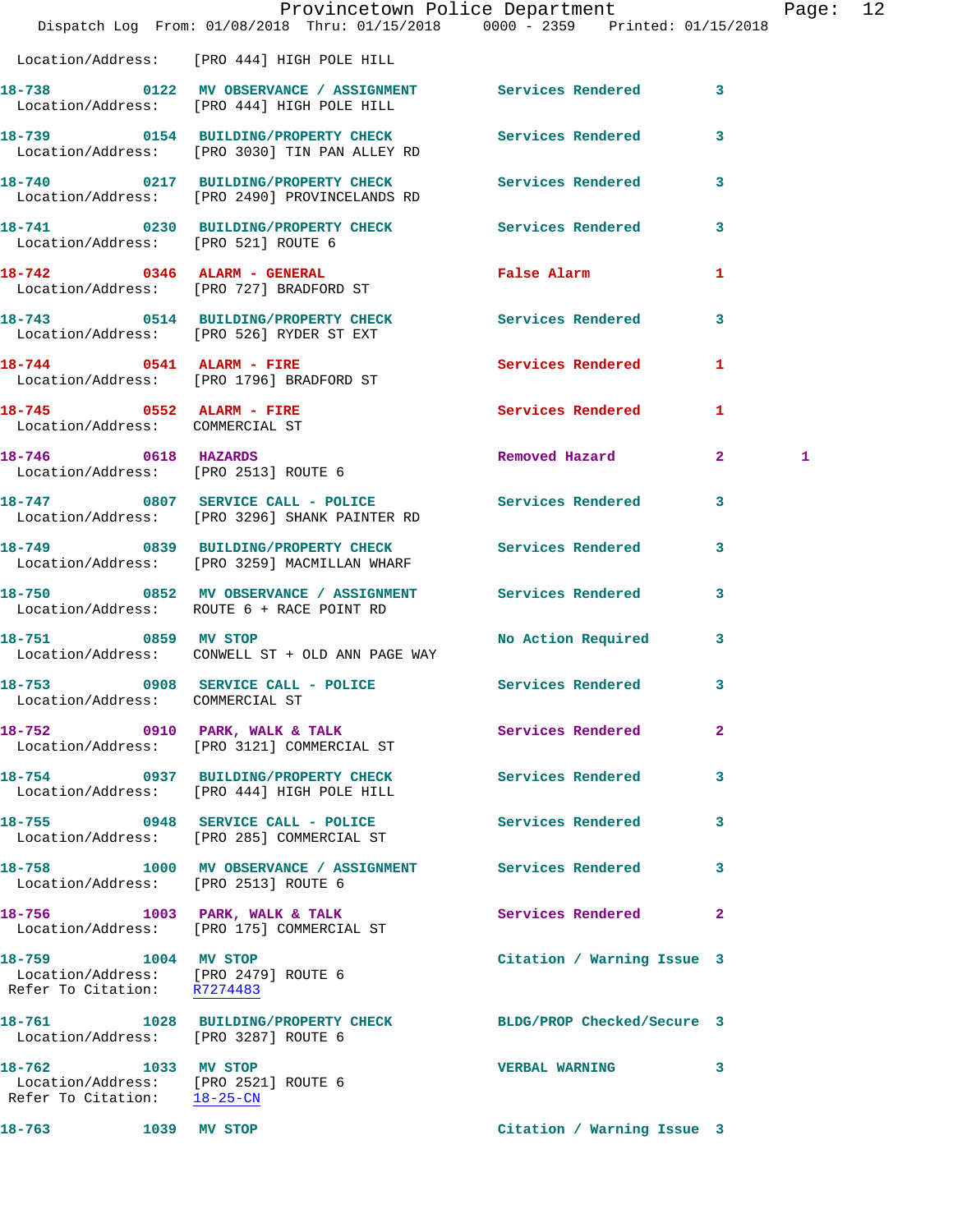|                                                                                                                                                   | Dispatch Log From: 01/08/2018 Thru: 01/15/2018 0000 - 2359 Printed: 01/15/2018                                  | Provincetown Police Department | Pag            |
|---------------------------------------------------------------------------------------------------------------------------------------------------|-----------------------------------------------------------------------------------------------------------------|--------------------------------|----------------|
| Location/Address: [PRO 2521] ROUTE 6<br>Refer To Citation: R7274484                                                                               |                                                                                                                 |                                |                |
| Location/Address: [PRO 521] ROUTE 6                                                                                                               | 18-764 1055 BUILDING/PROPERTY CHECK Services Rendered                                                           |                                | 3              |
|                                                                                                                                                   | 18-765 1157 ALARM - GENERAL<br>Location/Address: [PRO 1541] COMMERCIAL ST                                       | <b>Services Rendered</b>       | 1              |
|                                                                                                                                                   | 18-766 1205 BUILDING/PROPERTY CHECK BLDG/PROP Checked/Secure 3<br>Location/Address: [PRO 3317] CEMETERY RD      |                                |                |
|                                                                                                                                                   | 18-767 1205 BUILDING/PROPERTY CHECK<br>Location/Address: [PRO 3318] CEMETERY RD                                 | BLDG/PROP Checked/Secure 3     |                |
|                                                                                                                                                   | 18-768 1223 BUILDING/PROPERTY CHECK BLDG/PROP Checked/Secure 3<br>Location/Address: [PRO 2206] PILGRIMS LANDING |                                |                |
| 18-769 1255 MV STOP                                                                                                                               | Location/Address: BRADFORD ST + RYDER ST<br>Refer To Citation: $\frac{18-26-CN}{\pi}$                           | <b>VERBAL WARNING</b>          | 3              |
|                                                                                                                                                   | 18-770 1304 SERVICE CALL - POLICE Services Rendered<br>Location/Address: [PRO 3296] SHANK PAINTER RD            |                                | 3              |
| Location/Address: [PRO 2513] ROUTE 6                                                                                                              | 18-771 1315 MV OBSERVANCE / ASSIGNMENT Services Rendered                                                        |                                | 3              |
|                                                                                                                                                   | 18-772 1422 SERVICE CALL - POLICE<br>Location/Address: [PRO 2942] COMMERCIAL ST                                 | SPOKEN TO                      | 3              |
|                                                                                                                                                   | 18-773 1426 SERVICE CALL - POLICE<br>Location/Address: [PRO 2942] COMMERCIAL ST                                 | Services Rendered              | 3              |
| Location/Address: [PRO 571] ALDEN ST                                                                                                              | 18-774 1437 BUILDING/PROPERTY CHECK BLDG/PROP Checked/Secure 3                                                  |                                |                |
| Location/Address: BRADFORD ST                                                                                                                     | 18-775 1445 SUSPICIOUS ACTIVITY                                                                                 | SPOKEN TO                      | $\mathbf{2}$   |
|                                                                                                                                                   | 18-776 1547 PARK, WALK & TALK 1999 Services Rendered<br>Location/Address: [PRO 105] COMMERCIAL ST               |                                | $\overline{a}$ |
| 18-778 1636 MV COLLISION<br>Location/Address: ROUTE 6<br>Refer To Citation: R2522336<br>Refer To Citation: R2522337<br>Refer To Accident: 18-4-AC |                                                                                                                 | Transported to Hospital 1 1 1  |                |
|                                                                                                                                                   | 18-777 1639 PARK, WALK & TALK<br>Location/Address: [PRO 3004] BRADFORD ST                                       | Services Rendered              | $\overline{2}$ |
|                                                                                                                                                   | 18-780 1810 COMPLAINT - GENERAL<br>Location/Address: [PRO 542] SHANK PAINTER RD                                 | SPOKEN TO                      | 3              |
|                                                                                                                                                   | 18-781 1841 ALARM - GENERAL<br>Location/Address: [PRO 346] COMMERCIAL ST                                        | False Alarm                    | 1              |
| Location/Address: SHANK PAINTER RD                                                                                                                | 18-782 2003 MV OBSERVANCE / ASSIGNMENT No Action Required                                                       |                                | 3              |
|                                                                                                                                                   | 18-783 2005 MEDICAL EMERGENCY<br>Location/Address: [PRO 1579] KENDALL LN                                        | Transported to Hospital        | 1              |
| Location/Address: [TRU] FISHER RD                                                                                                                 | 18-785 2123 FIRE - MUTUAL AID                                                                                   | No Action Required             | 1              |
| 18-786                                                                                                                                            | 2206 MEDICAL EMERGENCY<br>Location/Address: [PRO 2436] CENTER ST                                                | PATIENT REFUSAL                | 1              |

**18-787 2210 FIRE - MUTUAL AID Services Rendered 1**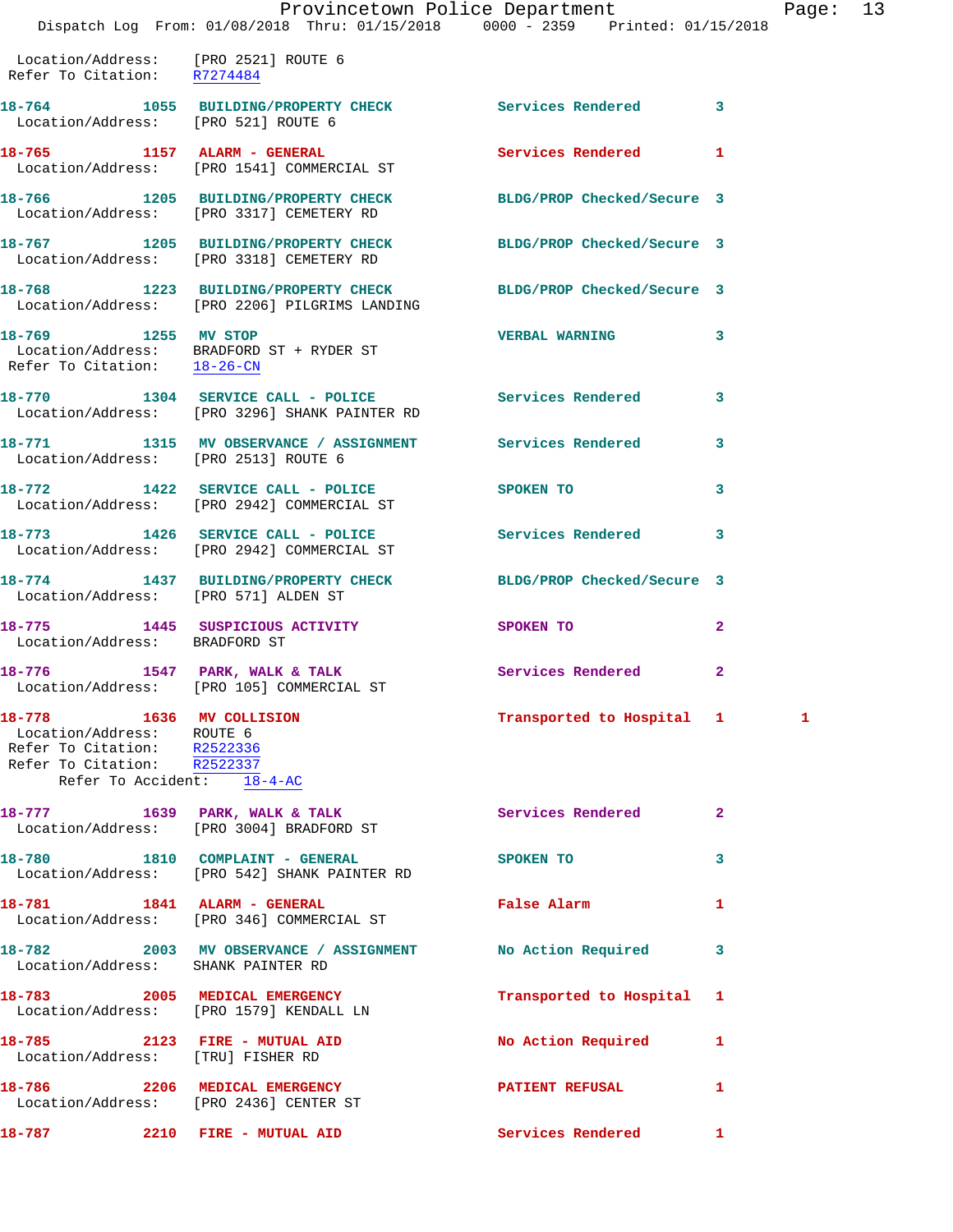Location/Address: [PRO 1892] SHANK PAINTER RD

## **For Date: 01/14/2018 - Sunday**

| 18-788                                 | 0000 BUILDING/PROPERTY CHECK Services Rendered 3<br>Location/Address: [PRO 106] COMMERCIAL ST          |                            |              |
|----------------------------------------|--------------------------------------------------------------------------------------------------------|----------------------------|--------------|
| Location/Address: [PRO 2513] ROUTE 6   | 18-789 6008 MV OBSERVANCE / ASSIGNMENT Services Rendered                                               |                            | 3            |
|                                        | 18-790 0013 BUILDING/PROPERTY CHECK Services Rendered<br>Location/Address: [PRO 3259] MACMILLAN WHARF  |                            | 3            |
|                                        |                                                                                                        | <b>Services Rendered</b>   | 3            |
|                                        | 18-792 0027 MV OBSERVANCE / ASSIGNMENT<br>Location/Address: CONWELL ST + HARRY KEMP WAY                | Services Rendered          | 3            |
|                                        | 18-793 0035 BUILDING/PROPERTY CHECK<br>Location/Address: [PRO 3430] COMMERCIAL ST                      | <b>Services Rendered</b>   | 3            |
|                                        | 18-794 0038 BUILDING/PROPERTY CHECK<br>Location/Address: [PRO 2977] COMMERCIAL ST                      | Services Rendered          | 3            |
|                                        | 18-795 0059 MV OBSERVANCE / ASSIGNMENT<br>Location/Address: HOWLAND ST + BRADFORD ST                   | Services Rendered 3        |              |
|                                        | 18-796 0103 BUILDING/PROPERTY CHECK<br>Location/Address: [PRO 3609] COMMERCIAL ST                      | BLDG/PROP Checked/Secure 3 |              |
| Location/Address: [PRO 413] CONWELL ST | 18-797 0111 BUILDING/PROPERTY CHECK BLDG/PROP Checked/Secure 3                                         |                            |              |
| Location/Address: ROUTE 6              | 18-798 0118 MV OBSERVANCE / ASSIGNMENT Services Rendered                                               |                            | 3            |
|                                        | 18-799 0142 BUILDING/PROPERTY CHECK Services Rendered<br>Location/Address: [PRO 2490] PROVINCELANDS RD |                            | $\mathbf{3}$ |
| Location/Address: RACE POINT RD        | 18-801 6149 MV OBSERVANCE / ASSIGNMENT Services Rendered                                               |                            | 3            |
| Location/Address: [PRO 521] ROUTE 6    | 18-800 0152 BUILDING/PROPERTY CHECK Services Rendered 3                                                |                            |              |
|                                        | 18-802 0210 BUILDING/PROPERTY CHECK<br>Location/Address: [PRO 379] COMMERCIAL ST                       | BLDG/PROP Checked/Secure 3 |              |
|                                        | 18-803 0220 BUILDING/PROPERTY CHECK<br>Location/Address: [PRO 182] COMMERCIAL ST                       | BLDG/PROP Checked/Secure 3 |              |
| Location/Address: [PRO 569] WINSLOW ST | 18-804 0315 BUILDING/PROPERTY CHECK                                                                    | BLDG/PROP Checked/Secure 3 |              |
| Location/Address: [PRO 446] HOWLAND ST | 18-805 0522 BUILDING/PROPERTY CHECK                                                                    | BLDG/PROP Checked/Secure 3 |              |
| Location/Address: ROUTE 6 + SNAIL RD   | 18-806 6 0528 MV OBSERVANCE / ASSIGNMENT Services Rendered                                             |                            | $\mathbf{3}$ |
| 18-807<br>Location/Address: ROUTE 6    | 0540 MV OBSERVANCE / ASSIGNMENT Services Rendered                                                      |                            | $\mathbf{3}$ |
|                                        | 18-808 0607 BUILDING/PROPERTY CHECK<br>Location/Address: [PRO 2898] JEROME SMITH RD                    | <b>Services Rendered</b>   | 3            |
| 18-809                                 | 0614 BUILDING/PROPERTY CHECK<br>Location/Address: [PRO 99] COMMERCIAL ST                               | BLDG/PROP Checked/Secure 3 |              |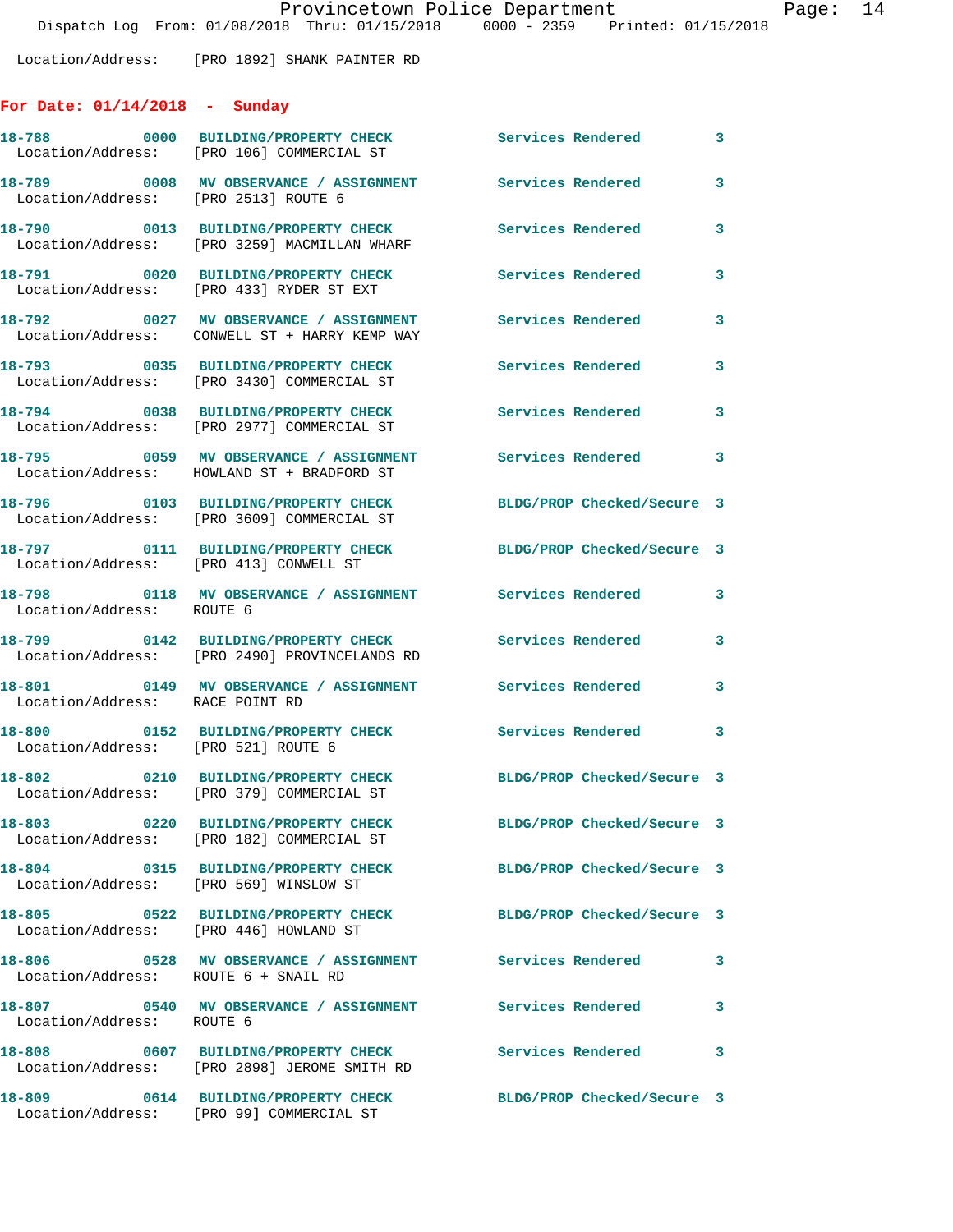|                                        | Provincetown Police Department<br>Dispatch Log From: 01/08/2018 Thru: 01/15/2018   0000 - 2359   Printed: 01/15/2018              |                           |              | Page: 15 |  |
|----------------------------------------|-----------------------------------------------------------------------------------------------------------------------------------|---------------------------|--------------|----------|--|
|                                        | 18-810 0656 MEDICAL EMERGENCY <b>12 Contains 18-810</b> Transported to Hospital 1<br>Location/Address: [PRO 1387] JEROME SMITH RD |                           |              |          |  |
|                                        | 18-811 0706 MEDICAL EMERGENCY<br>Location/Address: [PRO 3428] MAPLE CT                                                            | Transported to Hospital 1 |              |          |  |
|                                        | 18-812      0715   PARK, WALK & TALK<br>Location/Address:   [PRO 3259]MACMILLAN WHARF                                             | Services Rendered 2       |              |          |  |
|                                        | 18-814 0753 BUILDING/PROPERTY CHECK BLDG/PROP Checked/Secure 3<br>Location/Address: [PRO 1638] COMMERCIAL ST                      |                           |              |          |  |
| Location/Address: SHANK PAINTER RD     | 18-815 0810 MV OBSERVANCE / ASSIGNMENT Services Rendered 3                                                                        |                           |              |          |  |
|                                        | 18-816      0849   BUILDING/PROPERTY CHECK        Services Rendered<br>Location/Address:   [PRO 3163] WINTHROP ST                 |                           | 3            |          |  |
|                                        | 18-818 0942 BUILDING/PROPERTY CHECK BLDG/PROP Checked/Secure 3<br>Location/Address: [PRO 1646] WINSLOW ST                         |                           |              |          |  |
| Location/Address: [PRO 2479] ROUTE 6   | 18-819 1000 COMPLAINT - GENERAL                                                                                                   | Could Not Locate          | 3            |          |  |
|                                        | 18-820 1018 ANIMAL CALL<br>Location/Address: [PRO 3296] SHANK PAINTER RD                                                          | Could Not Locate 2        |              |          |  |
| Refer To Accident: 18-5-AC             | 18-821 1029 MV COLLISION<br>Location/Address: [PRO 2173] COMMERCIAL ST                                                            | <b>Services Rendered</b>  | $\mathbf{1}$ |          |  |
|                                        | 18-822 1340 ASSIST DEPARTMENT / MUTUAL AID Services Rendered<br>Location/Address: [PRO 542] SHANK PAINTER RD                      |                           | 3            |          |  |
|                                        | 18-823 1402 PARK, WALK & TALK<br>Location/Address: [PRO 516] RACE POINT RD<br>Location/Address: [PRO 516] RACE POINT RD           |                           |              |          |  |
|                                        | 18-824 1422 GENERAL INFO<br>Location/Address: [PRO 530] SHANK PAINTER RD                                                          | Services Rendered         | 3            |          |  |
|                                        | 18-825 1545 BUILDING/PROPERTY CHECK BLDG/PROP Checked/Secure 3<br>Location/Address: [PRO 3259] MACMILLAN WHARF                    |                           |              |          |  |
| Location/Address: [PRO 2521] ROUTE 6   | 18-826 1612 MV OBSERVANCE / ASSIGNMENT Services Rendered                                                                          |                           | 3            |          |  |
|                                        | 18-827 1625 MV OBSERVANCE / ASSIGNMENT Services Rendered<br>Location/Address: COMMERCIAL ST + PROVINCELANDS RD                    |                           | 3            |          |  |
|                                        | 18-828 1733 MV OBSERVANCE / ASSIGNMENT Citation / Warning Issue 3<br>Location/Address: BRADFORD ST + STANDISH ST                  |                           |              |          |  |
| 18-829 1739 MV STOP                    | Location: [PRO 3431] LOPES SQUARE/RYDER ST EXT<br>Refer To Citation: $\frac{18-27-\text{CN}}{18-27-\text{CN}}}$                   | <b>VERBAL WARNING</b>     | 3            |          |  |
|                                        | 18-830 2035 BUILDING/PROPERTY CHECK Services Rendered<br>Location/Address: [PRO 2500] COMMERCIAL ST                               |                           | 3            |          |  |
|                                        |                                                                                                                                   |                           | 3            |          |  |
| Location/Address: [PRO 94] BRADFORD ST | 18-832 2123 BUILDING/PROPERTY CHECK Services Rendered                                                                             |                           | 3            |          |  |
|                                        | 18-833 2133 BUILDING/PROPERTY CHECK BLDG/PROP Checked/Secure 3<br>Location/Address: [PRO 2494] BRADFORD ST                        |                           |              |          |  |
|                                        | 18-834 2142 MV OBSERVANCE / ASSIGNMENT Services Rendered<br>Location/Address: BRADFORD ST + HOWLAND ST                            |                           | 3            |          |  |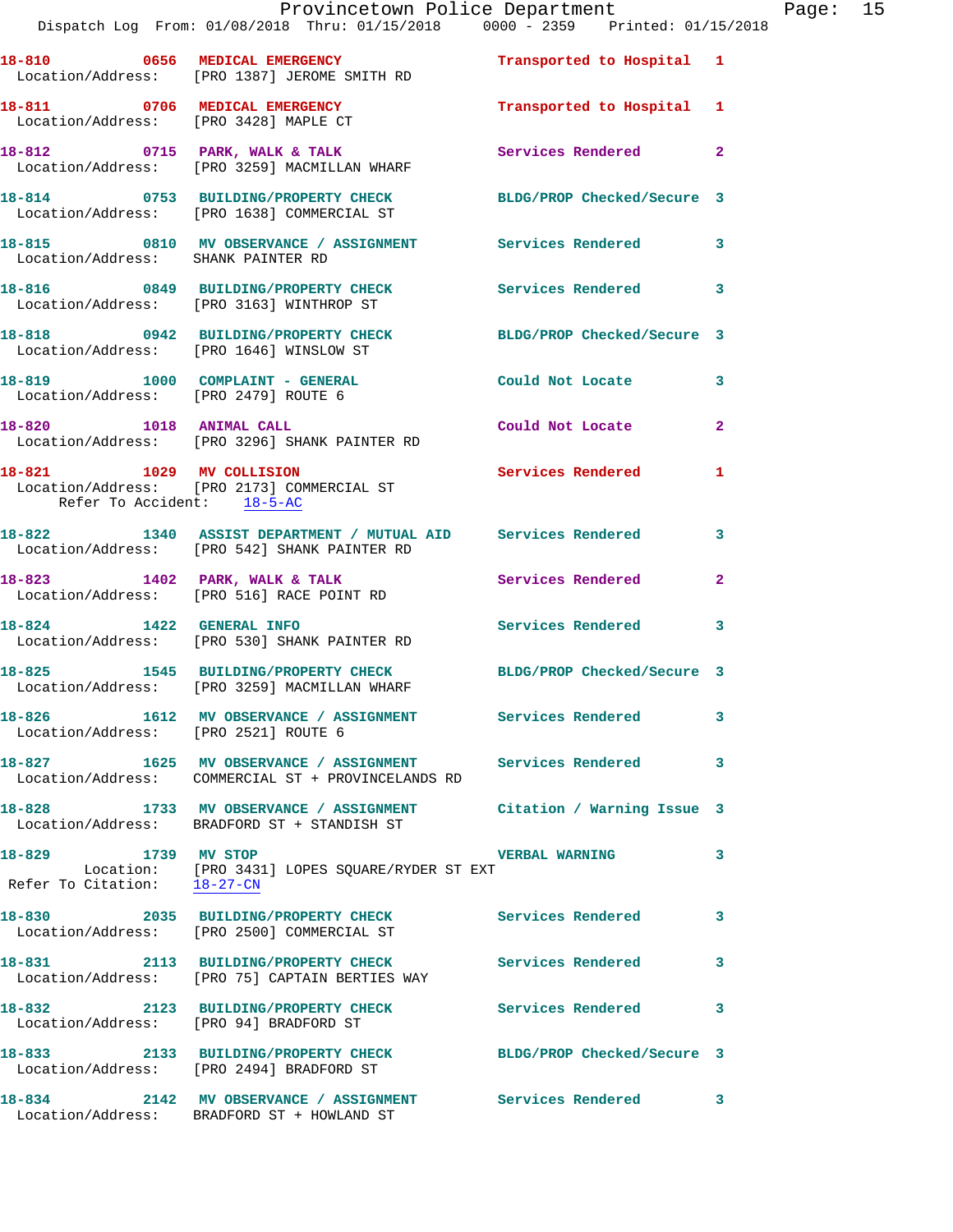|                                                                                            | Dispatch Log From: 01/08/2018 Thru: 01/15/2018 0000 - 2359 Printed: 01/15/2018                                  | Provincetown Police Department |              | Page: 16 |  |
|--------------------------------------------------------------------------------------------|-----------------------------------------------------------------------------------------------------------------|--------------------------------|--------------|----------|--|
|                                                                                            |                                                                                                                 |                                |              |          |  |
| 18-835 2153 MV STOP                                                                        | Location/Address: BRADFORD ST + ANTHONY ST<br>Refer To Citation: $\frac{18-28-CN}{\pi}$                         | VERBAL WARNING 3               |              |          |  |
| Location/Address: [PRO 521] ROUTE 6                                                        | 18-836 2206 BUILDING/PROPERTY CHECK BLDG/PROP Checked/Secure 3                                                  |                                |              |          |  |
|                                                                                            | 18-837 2217 BUILDING/PROPERTY CHECK Services Rendered 3<br>Location/Address: [PRO 2483] COMMERCIAL ST           |                                |              |          |  |
| For Date: $01/15/2018$ - Monday                                                            |                                                                                                                 |                                |              |          |  |
| 18-838 0016 MV STOP<br>Location/Address: [PRO 2513] ROUTE 6<br>Refer To Citation: 18-29-CN |                                                                                                                 | VERBAL WARNING 3               |              |          |  |
|                                                                                            | 18-839 0042 BUILDING/PROPERTY CHECK Services Rendered 3<br>Location/Address: [PRO 2206] PILGRIMS LANDING        |                                |              |          |  |
| Location/Address: [PRO 554] TREMONT ST                                                     | 18-840 0048 BUILDING/PROPERTY CHECK BLDG/PROP Checked/Secure 3                                                  |                                |              |          |  |
| Location/Address: [PRO 3440] ROUTE 6                                                       | 18-841 0054 MV OBSERVANCE / ASSIGNMENT Services Rendered 3                                                      |                                |              |          |  |
|                                                                                            | 18-842 0058 BUILDING/PROPERTY CHECK BLDG/PROP Checked/Secure 3<br>Location/Address: [PRO 444] HIGH POLE HILL    |                                |              |          |  |
|                                                                                            | 18-843 0105 MV OBSERVANCE / ASSIGNMENT Services Rendered 3<br>Location/Address: HIGH POLE HILL + BRADFORD ST    |                                |              |          |  |
|                                                                                            | 18-844 0150 BUILDING/PROPERTY CHECK BLDG/PROP Checked/Secure 3<br>Location/Address: [PRO 1780] JOHNSON ST       |                                |              |          |  |
|                                                                                            | 18-845 0156 BUILDING/PROPERTY CHECK Services Rendered 3<br>Location/Address: [PRO 94] BRADFORD ST               |                                |              |          |  |
|                                                                                            | 18-846 0209 BUILDING/PROPERTY CHECK Services Rendered 3<br>Location/Address: [PRO 564] BAYBERRY AVE             |                                |              |          |  |
|                                                                                            | 18-847 0213 BUILDING/PROPERTY CHECK BLDG/PROP Checked/Secure 3<br>Location/Address: [PRO 3030] TIN PAN ALLEY RD |                                |              |          |  |
| Location/Address: RACE POINT RD                                                            | 18-848 0218 MV OBSERVANCE / ASSIGNMENT Services Rendered 3                                                      |                                |              |          |  |
|                                                                                            | 18-849 0224 BUILDING/PROPERTY CHECK BLDG/PROP Checked/Secure 3<br>Location/Address: [PRO 517] RACE POINT RD     |                                |              |          |  |
|                                                                                            | 18-850 0240 BUILDING/PROPERTY CHECK BLDG/PROP Checked/Secure 3<br>Location/Address: [PRO 516] RACE POINT RD     |                                |              |          |  |
|                                                                                            | 18-851 0253 BUILDING/PROPERTY CHECK BLDG/PROP Checked/Secure 3<br>Location/Address: [PRO 515] RACE POINT RD     |                                |              |          |  |
|                                                                                            | 18-852 0323 BUILDING/PROPERTY CHECK BLDG/PROP Checked/Secure 3<br>Location/Address: [PRO 488] MAYFLOWER ST      |                                |              |          |  |
|                                                                                            | 18-853 0406 BUILDING/PROPERTY CHECK Services Rendered 3<br>Location/Address: [PRO 2494] BRADFORD ST             |                                |              |          |  |
| Location/Address: [PRO 521] ROUTE 6                                                        | 18-854 0409 BUILDING/PROPERTY CHECK Services Rendered                                                           |                                | 3            |          |  |
|                                                                                            | 18-856 0514 MEDICAL EMERGENCY<br>Location/Address: [PRO 3428] MAPLE CT                                          | PATIENT REFUSAL                | $\mathbf{1}$ |          |  |
| Location/Address: ROUTE 6                                                                  | 18-857 0528 MV OBSERVANCE / ASSIGNMENT Services Rendered 3                                                      |                                |              |          |  |
|                                                                                            |                                                                                                                 |                                |              |          |  |